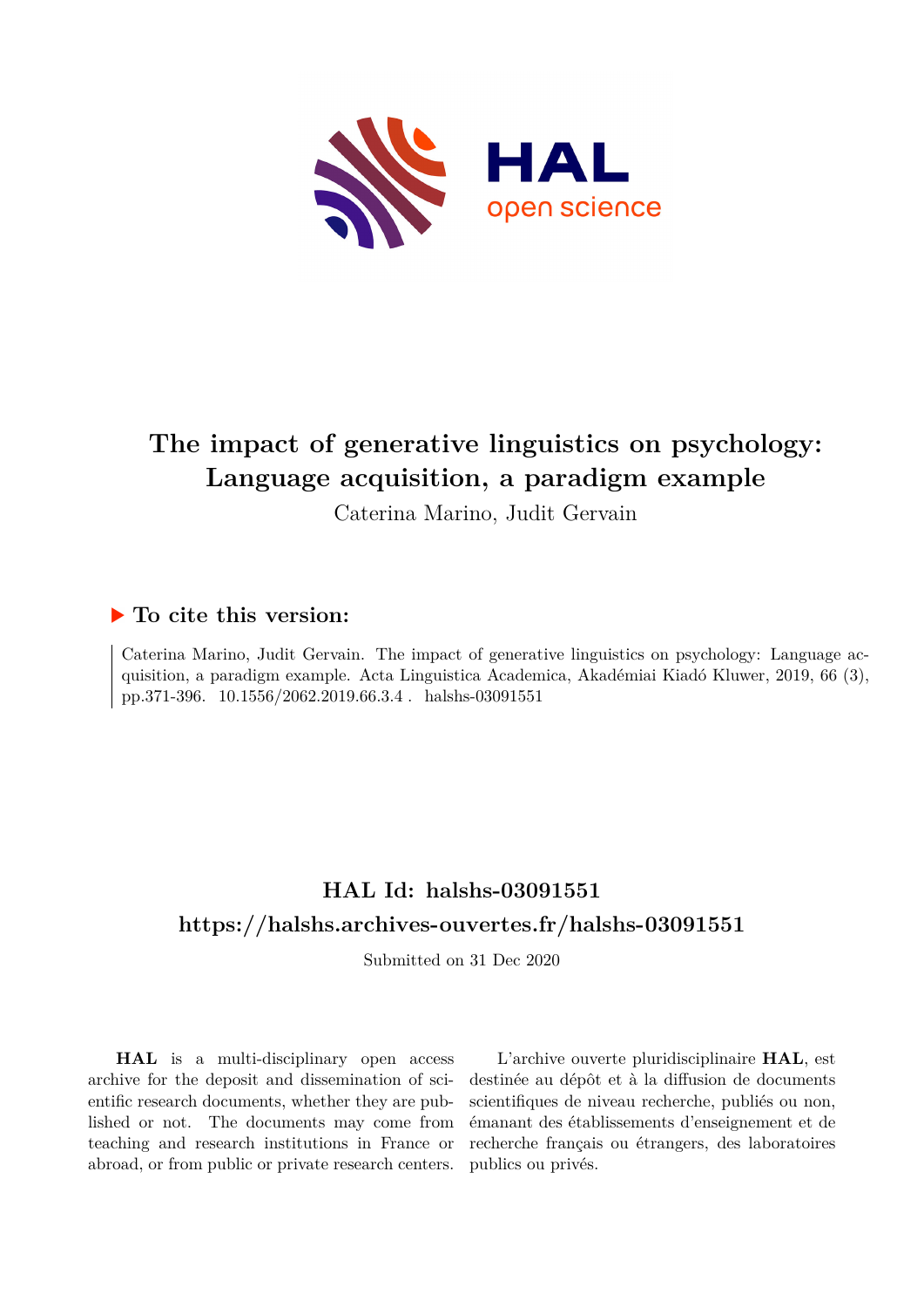#### **The impact of generative linguistics on psychology: Language acquisition, a paradigm example**

Caterina Marino<sup>1</sup> & Judit Gervain<sup>1, 2</sup>

<sup>1</sup>Integrative Neuroscience and Cognition Center (INCC UMR8002), Université Paris Descartes, Paris, France <sup>2</sup>Integrative Neuroscience and Cognition Center (INCC UMR8002), CNRS, Paris, France

Abbreviated title: Generative grammar and language acquisition

Marino, Caterina Integrative Neuroscience and Cognition Center (INCC UMR8002), Université Paris Descartes, 45 rue des Saints-Pères, 75006 Paris, France cateemar@gmail.com

*\*Corresponding author:* Judit Gervain Integrative Neuroscience and Cognition Center (INCC UMR8002), Université Paris Descartes, 45 rue des Saints-Pères, 75006 Paris, France tel: +33142862197 email: judit.gervain@parisdescartes.fr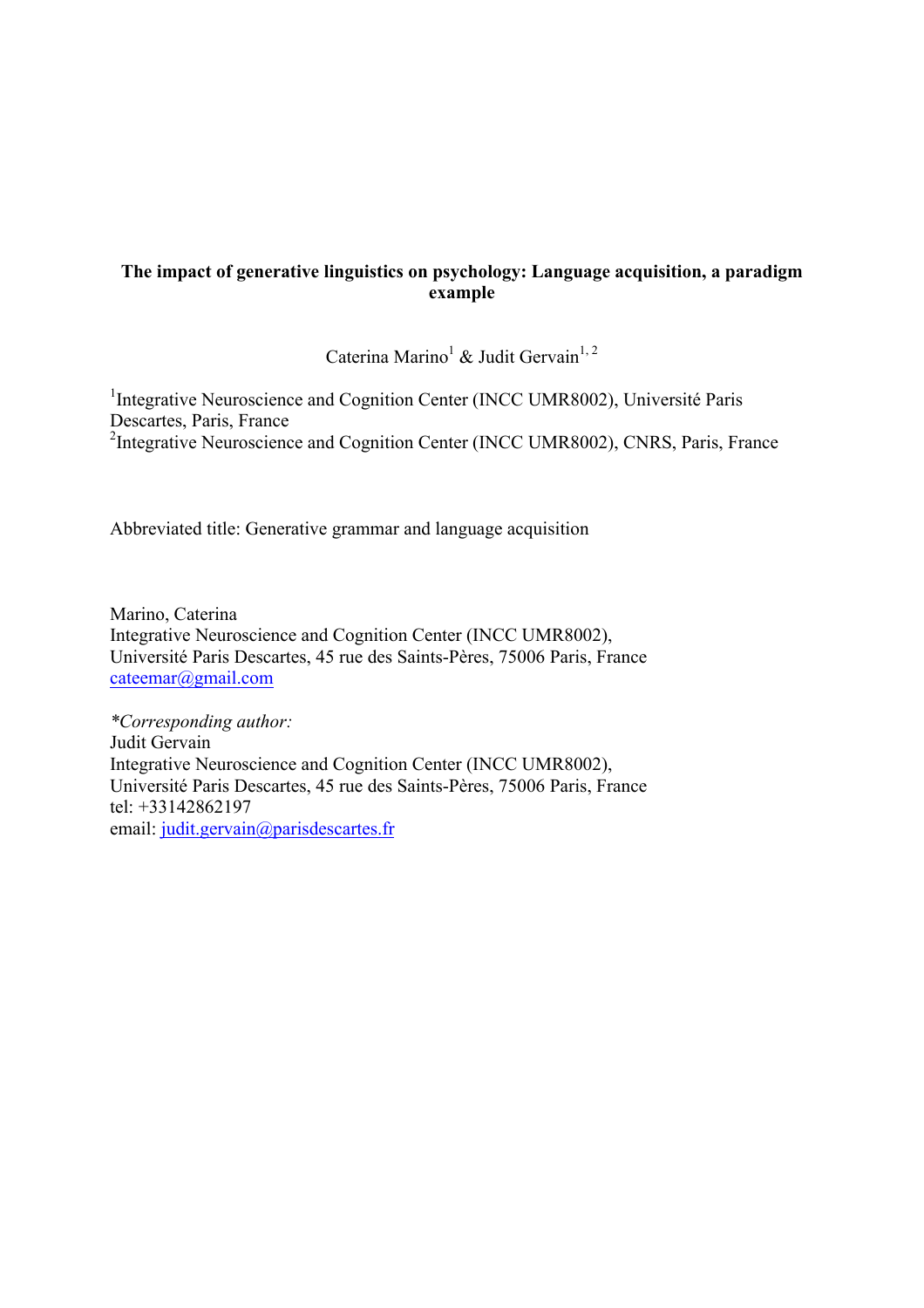#### **Abstract**

Noam Chomsky's early work was at the core of the "cognitive revolution" in the 1950s-60s, leading to a paradigm shift from a behavioralist to a mentalistic approach to human psychology. Central to this revolution has been the question of how infants learn language. Here, we provide an overview of how the generative enterprise has shaped research on language acquisition over the last decades. We argue that a large body of empirical knowledge about infants' representation of grammar has accumulated. Many of these questions would most likely not have been investigated empirically without the impetus of such a mentalistic approach.

**Keywords:** language acquisition, generative linguistics, poverty of the stimulus, logical problem of language acquisition, bootstrapping theories of language acquisition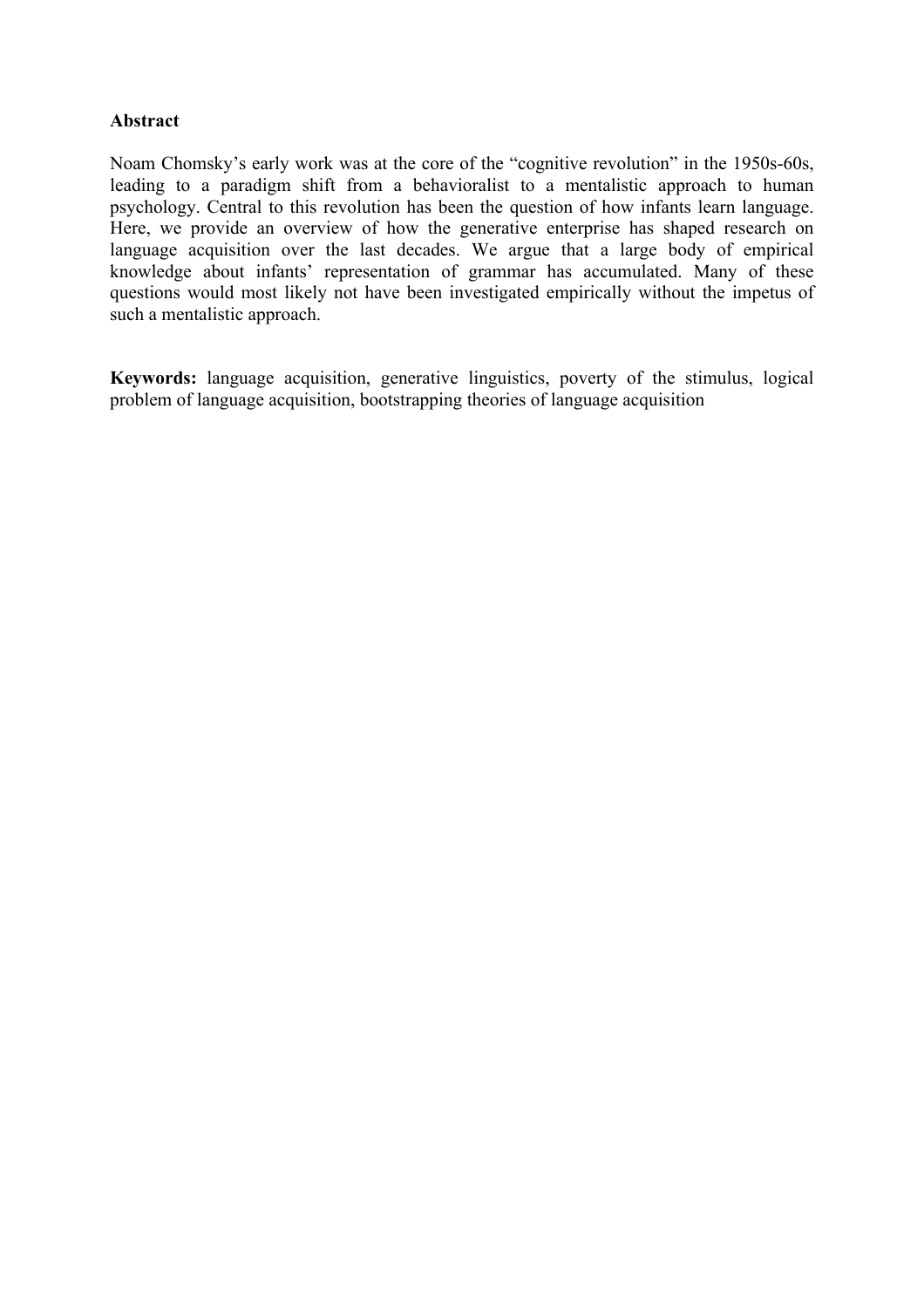#### **1 Introduction**

Noam Chomsky's early work and generative linguistic theory more generally were at the core of the "cognitive revolution" in the 1950s-60s, leading to a paradigm shift from a behavioralist to a more mentalistic approach to human psychology. Central to cognitive science, a discipline born out of this initial movement is the question of how human infants learn their native language(s). Here, we provide an overview of how Chomsky's work and the generative enterprise have shaped research on language acquisition over the last decades. We argue that under the influence of generative grammar, several surprising and highly relevant findings about infants' early knowledge of grammar have been revealed, many of which would most likely not even have been investigated empirically without the impetus of such a mentalistic approach. We also highlight that more recently, these advances have led to a new, integrative perspective, going beyond the original theoretical dichotomy of nature (nativism) vs. nurture (empiricism).

#### **2 Language Acquisition as a Logical Problem, Innateness as a Solution**

The problem of accounting for language acquisition appeared very early in Noam Chomsky's work. In his review of Skinner's *Verbal Behavior*, Chomsky (1959) draws a parallel between the infants' task of learning a language and the linguist's job of describing the grammar of an unknown language. Both the child and the linguist need to derive a rule system from the finite set of linguistic exemplars they encounter. This, Chomsky, argues is a logical impossibility. As the induction problem, a well-known mathematical phenomenon, suggests, for any finite dataset, there is an infinite number of underlying rules that could generate it. It is thus impossible for the learner to know which rule system to select as the "true" grammar of the target language. For language acquisition, this would mean that even if infants settled on a given grammar, there was no guarantee that any two infants settled on the same grammar and would thus end up learning the same language. This, of course, is contrary to empirical fact, as all typically developing infants acquire the language(s) spoken in their linguistic community.

This "poverty of the stimulus" problem is further exacerbated because the linguistic input infants receive is noisy, containing within- and between-speaker variation, errors, omissions, false starts etc. Even more importantly, infants only rarely receive negative evidence (Marcus 1993), i.e. information that a sentence or a form is not part of the grammar, i.e. is ungrammatical, because adults usually only correct factual or objective mistakes in children's speech (e.g. *This is a tiger* when it's actually a lion), but not grammatical errors (e.g. *Tom want chocolate*) (Braine 1971). Further, infants never receive the kind of explicit teaching about the rules of grammar that second language learners often get.

If language cannot be learned from external input alone due to the infinite number of possible grammars, argues Chomsky, an innate system, a "Language Acquisition Device" needs to exist to narrow down the logical space of possible grammars, thereby helping the infant converge on the appropriate grammar. "The fact that all normal children acquire essentially comparable grammars […] suggests that human beings are […] designed to do this, with [a] "hypothesis-formulating" ability of unknown character and complexity" (Chomsky 1959, 49). This mentalistic approach went against the behaviorist account proposed for instance in Skinner's *Verbal Behavior* (Skinner 1957), which framed language learning as a stimulus-response phenomenon, the most important learning mechanism of which is imitation.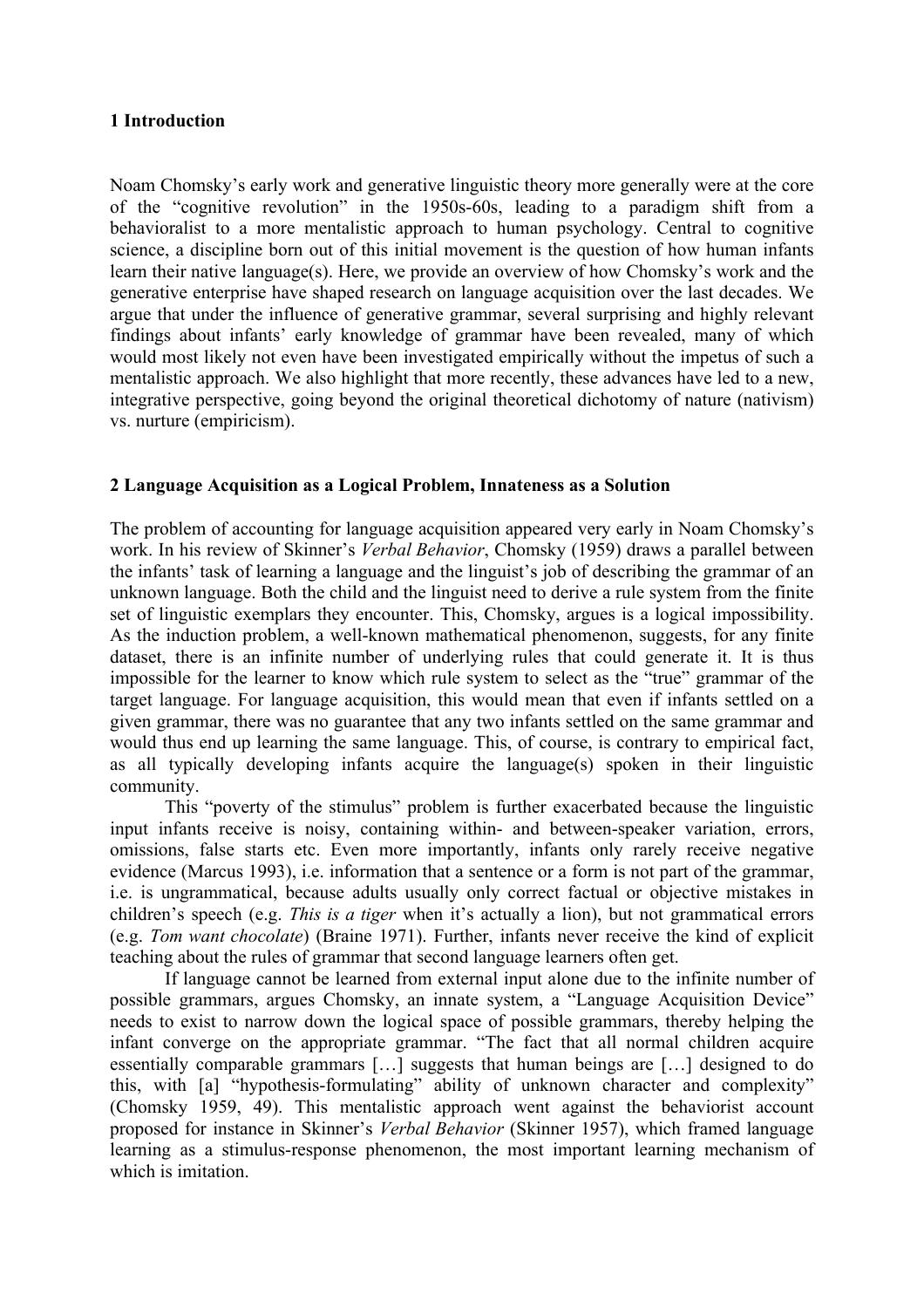The innate nature of the language faculty implies that it is grounded in our genetic endowment. This approach moves away from considering language a cultural object that varies infinitely across populations (e.g. Boas 1940) and places it in the domain of human biology, universal across our species.

The poverty of stimulus argument is not without its critiques. Pullum and Scholz (2002), for instance, provide empirical arguments suggesting that the infant's input may not be as poor in relevant positive evidence as generative linguists usually claim. One often cited example for poverty is stimulus arguments (Crain and Nakayama 1987; Crain 1991) is the structure-sensitivity of question formation when a complex sentence with an embedded relative clause is present. It has been argued that while infants encounter many examples of question formation for simple main clauses (*You are there* -> *Are you there*?), instances of complex cases involving embedded relatives are rare (*The dog that is in the corner is hungry* - > *Is the dog that is in the corner \_ hungry*?, and not \**Is the dog that \_ in the corner is hungry*?). Generativist accounts have argued that sentences of the type *Is the dog that is in the corner hungry*?, constituting positive evidence that question formation involves the main verb (main auxiliary) and not the sequentially first one, are rare in young learners' input, yet children typically for these complex questions correctly from an early age (Crain and Nakayama 1987). By contrast, Pullum and Scholz (2002) show that such sentences do appear in the input, citing examples from literature (e.g. William Blake's "Tiger": *Did He who made the lamb make thee?*), the Wall Street Journal corpus, and most relevantly in the CHILDES corpus. In general, the poverty of stimulus argument has given a strong impetus to empirical studies of the input young learners receive. The CHILDES corpus (MacWhinney 2000), one of the largest annotated written and audio(visual) databases of infant-adult and infant-infant interactions, has to a large extent grown out of efforts to better understand the input. Despite this attention and the growing body of available corpus data, no definitive empirical evidence exists to settle the issue of whether the input provides sufficient (positive) evidence for learning. Further work in this regard is thus needed.

#### **3 Formal Theories of Grammar and Language Acquisition**

Chomsky has proposed several formal theories of Universal Grammar (UG; e.g. Chomsky 1957; Chomsky 1965; Chomsky 1981, 1995), the innate mental system that contains the logical space of all possible grammars and as such underlies all human languages. One formalism, the Principles and Parameters model (P&P; Chomsky 1981) offers a framework in which language acquisition is particularly easy to operationalize. The P&P model argues that UG consists of principles, universal features that characterize all human languages, and principles, variables often conceptualized as (binary) switches that account for cross-linguistic variation. For instance, it is a principle of UG that each sentence must have a subject. A classical example of a parameter is the *pro*-drop or null subject parameter. In languages, e.g. Italian, Hungarian, in which this parameter takes a positive value, the subject of the sentence can be a phonologically empty, null element (*pro*), e.g. Italian: *Piove* rain.3sg 'It rains', whereas in languages with a negative value, e.g. English, French, no empty subjects are allowed (\**Rains*).

The P&P model readily accounts for language acquisition. Principles raise no learning problem, as they are universal across all languages, and they are innate. Parameters, which account for the observable variation across languages, are the real targets of language acquisition: the learner's task is set the values of the parameters to the ones that characterize the native language. This is a systematic and readily operationalizable view of language acquisition.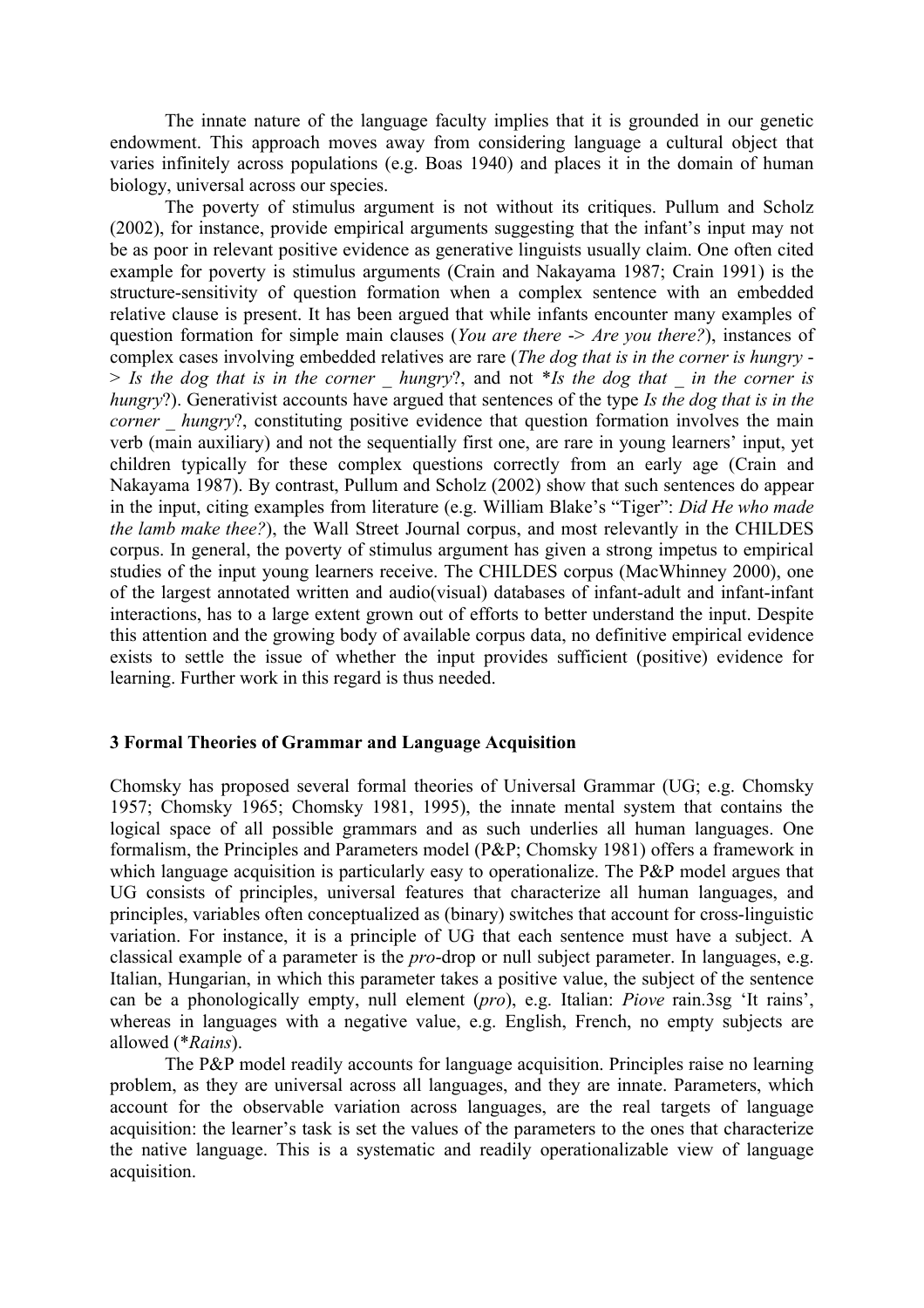However, it leaves open one question: what are the triggers for parameter setting? In other words, parameters and the linguistic variables and categories that constitute them, such as *pro*, V(erb) etc., are abstract mental entities. How does the infant know what corresponds to them in the concrete, physical input she receives? This question was formulated by Pinker (1984) as the "linking problem".

Bootstrapping theories offer a possible solution. They hypothesize that infants learn about certain abstract structural properties of their native language using perceptually available surface cues that are correlated with the abstract properties (Morgan and Demuth 1996). In English, for instance, disyllabic nouns typically have initial stress, while verbs have final stress, e.g. *'record* (N) vs. *re'cord* (V). Thus the stress pattern of a word can help infants determine its lexical category even if the word is unfamiliar and its meaning is unknown. Several types of bootstrapping models have been proposed on the basis of the different surface cues that infants may use, e.g. semantic bootstrapping (Pinker 1984), syntactic bootstrapping (Gleitman and Landau 1994; Lidz, Gleitman, and Gleitman 2003), prosodic bootstrapping (Morgan and Demuth 1996; Nespor 1990; Nespor et al. 2008; Gervain and Werker 2013) and frequency-based bootstrapping (Gervain, Nespor, et al. 2008; Bernard and Gervain 2012). The specific contributions of each bootstrapping model will be discussed in greater detail in section 4.2.4 below.

This nativist account of language acquisition is often contrasted in the literature by empiricist accounts arguing that statistically-based, general purpose or other non-linguistic, e.g. social, mechanisms can account for language acquisition without the need to assume innate, language-specific mental contents. It is impossible to give an exhaustive account of these proposals here. We would, nevertheless, like to mention a few influential and particularly relevant examples.

One tradition argues that there is enough statistical information (e.g. frequency of occurrence and co-occurrence of different linguistic units) in the input to provide robust patterns, which young learners can pick up on to learn grammar. Thus, connectionist (Elman et al. 1997) and more recently machine learning (LeCun, Bengio, and Hinton 2015) modelers have built networks and algorithms that can learn structural regularities from different linguistic inputs with high accuracy. It has also been shown experimentally that very young infants are sensitive to statistical regularities in their input, such as frequency and conditional probability cues (Saffran, Aslin, and Newport 1996 and subsequent work). This statistical learning based account has produced remarkable results. Very young infants have been shown to rely on transitional probabilities for word segmentation and other linguistic tasks under a wide variety of circumstances from the earliest ages (e.g. Teinonen et al. 2009; Pelucchi, Hay, and Saffran 2009; Lany and Saffran 2010). Today's deep learning algorithms (LeCun et al. 2015) are able to recognize and label large quantities of images, perform intelligent semantic searches, and are regularly used by our web browsers and smart phones for a large variety of purposes. The accuracy of these algorithms is often very high, and matches human performance. However, very tellingly, their errors reveal non-human-like performance: an image categorization algorithm labeled a sofa with a leopard fabric as a leopard. In a systematic review, Marcus (2018) argues that while deep learning and other machine learning algorithms are very powerful, they differ from human cognition in many ways, suggesting that the underlying computational mechanisms are different. For instance, deep learning algorithms need massive amounts of training data, while infants can learn from few instances (e.g. they can learn a word form and its meaning from just a single instance of exposure, a mechanism known as zap-mapping or fast mapping). Deep learning algorithms are taskspecific and close-ended. A network trained on image recognition will do poorly on phoneme categorization, whereas human intelligence is flexible and allows for generalizations. And most importantly for the current discussion, these algorithms cannot handle hierarchical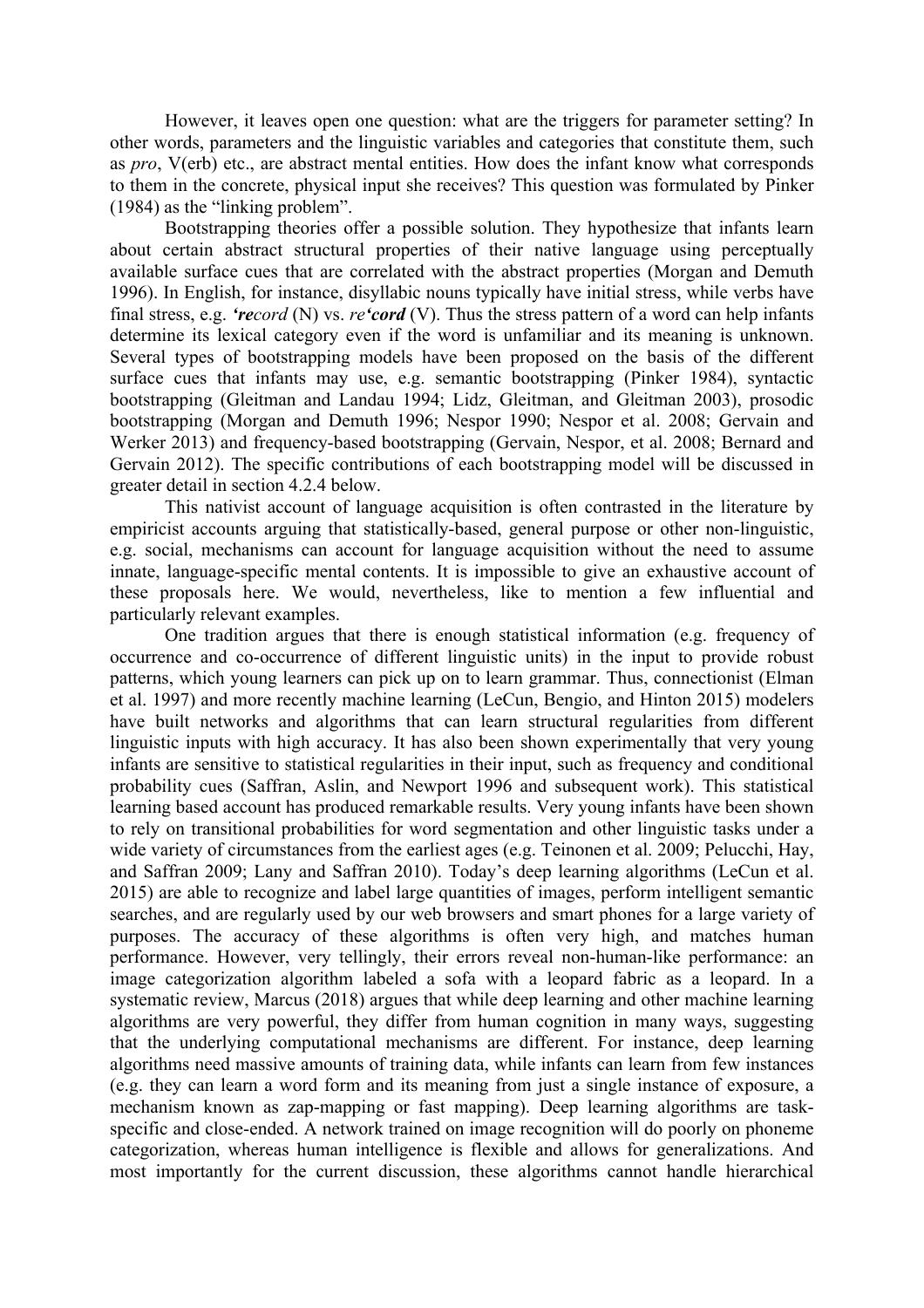structure like the one found in human syntax. Marcus (2018), therefore, suggests that the best approach, most similar to human cognition and even more powerful than the current algorithms, would be to augment the current models with symbolic representations allowing them to meet some of the challenges mentioned above.

Another empiricist approach, inspired by usage-based theories of language processing (Bybee, Hopper, and Hopper 2000), argues that statistical information in the input complemented with social learning mechanisms such as joint attention between an infant and a caregiver in a given communicative situation best explain language acquisition (Tomasello 2000). According to this approach, the infant picks up common sequences from the input, with at most one open slot in them (e.g. *Where is the* ?) and can initially only insert a limited set of items in this open slot. She then proceeds  $\overline{bv}$  gradually generalizing from these initially limited and item-based templates to construct an increasingly abstract grammar. In so doing, she relies to a large extent on her advanced social abilities, which allow her to understand the intentions and thus the intended meaning of the communicative partner (e.g. infant and caregiver are engaged in jointly attending to a toy, and the caregiver holds it out for the infants to grab, while saying *Here, the ball!*, allowing the infant to infer that *ball* must refer to the object being offered). While successful at explaining some aspects of language learning, e.g. word learning, this approach has not been able to offer an account of how (complex) syntactic structure might be learned.

More generally, while the empiricist approaches have indeed offered valuable insight into the mechanisms underlying learning tasks such as lexical acquisition or the development of semantics, they remain relatively uninformative about how syntactic structure may be learned.

#### **4 Empirical Findings Inspired by Generative Linguistics**

This mentalist and biologically based account of language acquisition proposed by generativists gave rise to a new research agenda, drawing attention to some previously unstudied phenomena and revealing links between observations hitherto believed to be unconnected. First, assuming the existence of innate mental contents pushed researchers to investigate very young infants, including newborns and even fetuses. While the late emergence of an ability is not necessarily an argument against its innateness (i.e. teeth or sexual maturation), its early presence, i.e. before experience and opportunities for learning occur, is strong evidence in favor of it. Prelinguistic infants' cognitive and linguistic abilities thus became a major focus of interest. Second, and relatedly, since observable behavior was no longer the only admissible source of data, studies on perception multiplied. This was particularly relevant for studying prelinguistic infants, as their overt behavioral repertoire is strongly limited and linguistic production doesn't begin before the first birthday. The realization that prelinguistic infants nevertheless possess considerable knowledge about speech and language would not have been possible without investigating perception. Third, the idea that language is a biological phenomenon brought about an evolutionary perspective, with an increasing number of studies comparing the abilities of humans and animals. Several types of non-human animals provide relevant comparisons. Primates are interesting as they are our closest relatives and thus share a large part of our evolutionary history and genetic endowment. Birds are often studied because they are vocal communicators and as such have sophisticated vocalizations, perceptual and vocal learning abilities. Dogs have also been increasingly compared to humans, as they share our cultural history through domestication, and "accept" humans in their social structure. Non-human animals are often compared to human adults as well as to human infants. This latter comparison is all the more relevant, as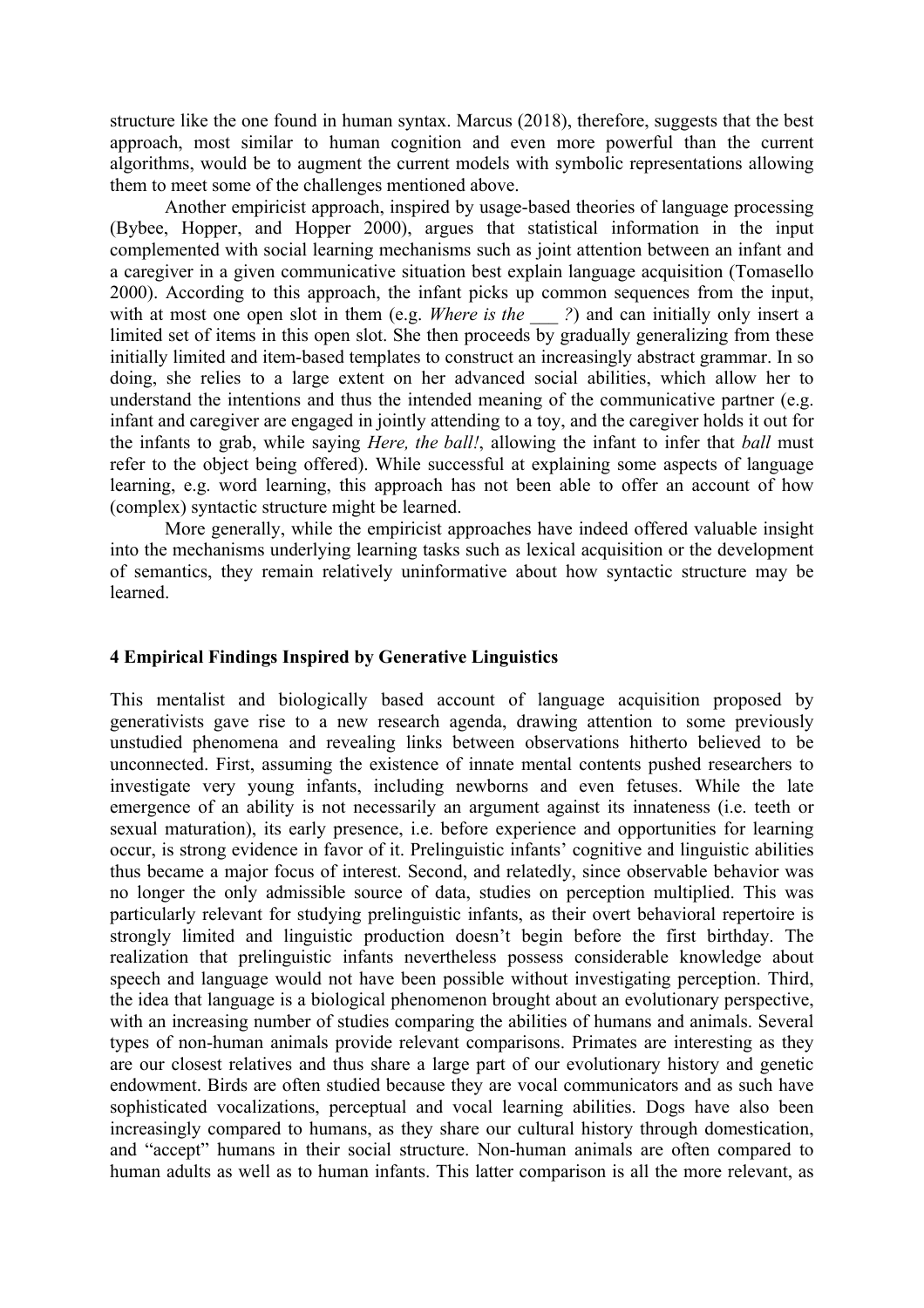both animals and human infants are non-linguistic, providing a particularly close match in terms of linguistic experience and knowledge, as well as in the experimental methods applicable to them. Fourth, as another consequence of this biological perspective, neurological and brain research has also been brought to bear on speech and language processing and even more abstractly on formal linguistic theories, especially with the recent advent of brain imaging methods (which, of course, in itself is not brought about my the generativist stance).

The empirical data available on language development has thus radically increased and diversified in the last decades, partly due to the cognitive and biologically-based perspective of the generative enterprise. Below, we review some of the most important empirical findings, asking whether and if yes how they confirmed or infirmed the original generativist assumptions about language.

#### *4.1 Evidence for the biological basis of language from language acquisition*

Research supporting the idea that language is part of our biology, and thus obeys principles that other biological systems also show started very early after the cognitive revolution. One of the most important findings, proposed first by Lenneberg (1967), has been that language is a critical period phenomenon: during the first years of life, language input allows a child to become a native speaker of the language(s) she is exposed to. After the closure of this window of opportunity, learners may still develop high proficiency, but will most typically not achieve full native competence.

Early evidence for this proposal came from different sources. First, several cases of linguistic isolates or feral children were found, who practically received no language input due to parental neglect. Among these children Genie and Chelsea, discovered at ages 13 and 31 years, respectively, never developed native competence after they started receiving language input, while Isabelle, who was found at age 6, rapidly caught up with her peers and learned English natively (Curtiss et al. 1974; Snow 1987). One crucial difference that may explain the different outcomes in these three cases is the age at which these individuals started receiving typical language input. Only Isabelle, the child who started learning language before the onset of puberty, could acquire language natively. Similar observations have been made about second language learners (Snow and Hoefnagel-Hohle 1978; Johnson and Newport 1989). Immigrants to the USA who arrived between ages 3-7 years developed fluency in English that was undistinguishable from that of infants born and raised in English-speaking American families, while immigrants who arrived after this age showed competence that decreased gradually with increasing age of arrival. These observations confirm that language is a critical or sensitive period phenomenon, similarly to other well-documented biological phenomena such as the development of ocular dominance in the visual cortex or imprinting in young animals.

The discovery of a critical period for language placed even more emphasis on the importance of acquisition for the understanding of human language. Studies on early development, especially on children's early production in different languages began, documenting the fact that across languages, young children go through approximately the same language developmental milestones. Babbling starts around 4-6 months, the production of the first words at 12 months, of the first two-word combinations at 2 years, and 'telegraphic speech', i.e. combinations of several content words with some of the functors omitted, at 3 years. The fact that young children from different cultures follow the same developmental trajectory, despite important differences between the grammatical and vocabulary structures of the target languages, was also taken as evidence for the biological roots of language.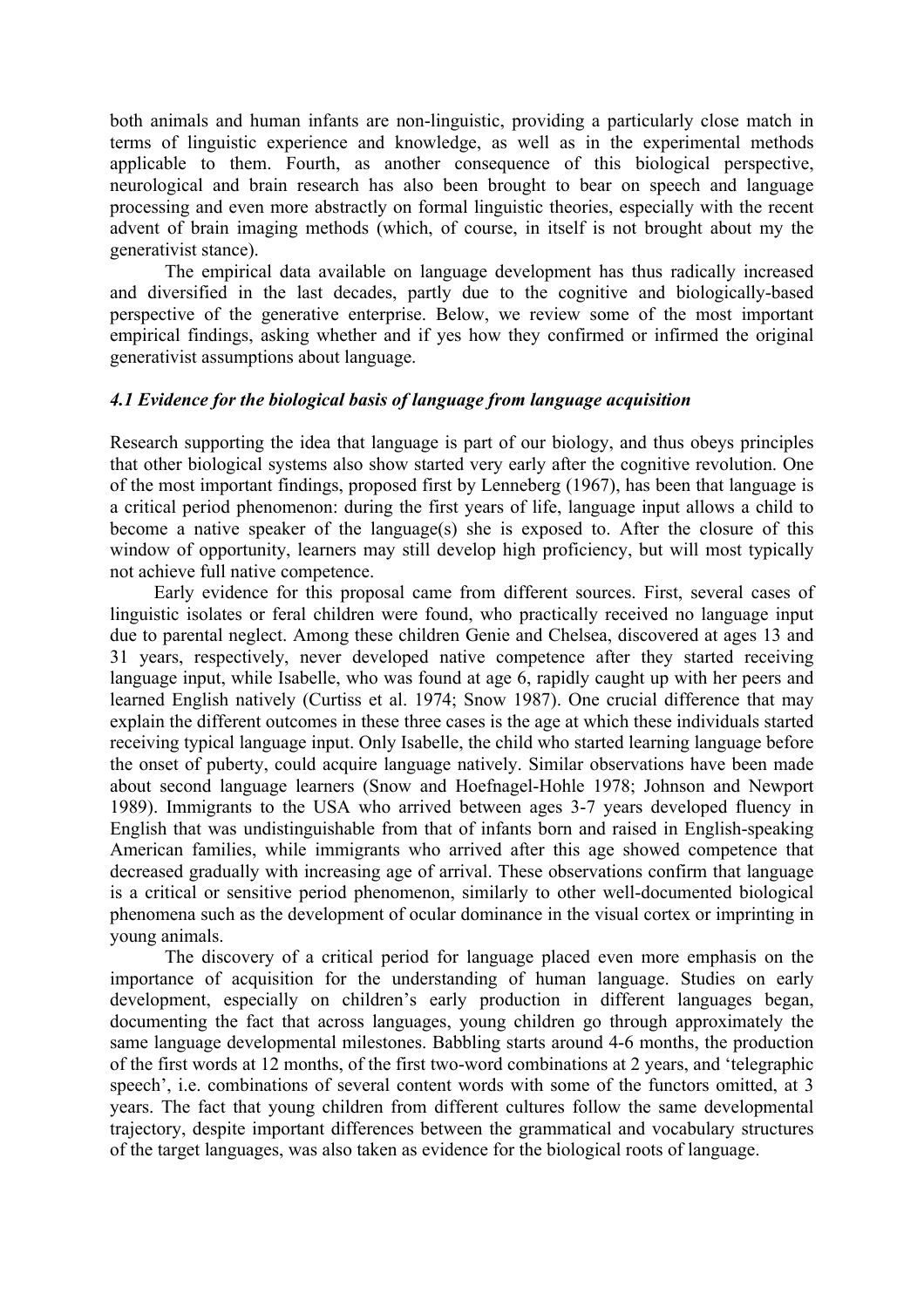An even more striking demonstration came from Nicaraguan sign language (Senghas and Coppola 2001; Kegl 2002). Deaf children born to hearing/speaking families typically do not receive language input as they don't hear the speech around them, and they develop simple signs to communicate, called home signs. In the 70s-80s in Nicaragua, such home signer children were brought together in special schools. In the span of a few decades, generations of these children developed a new, full-blown language, known as the Nicaraguan Sign Language. Remarkably, this language emerged without any input from an existing natural language, spoken or signed, as the children initially did not have full language competence, only using home sign. The fast and effortless emergence of this new sign language is considered strong evidence that the human brain is born "language-ready" (Kegl 2002), biologically prepared to process language, and is able to create it, even in the face of absent or fragmentary input.

Research on the language development of blind children led to similar conclusions. While these children are deprived of a very important source of perceptual input about the world, and about the possible meaning of linguistic communication around them, their language development is largely unperturbed (Landau, Gleitman, and Landau 2009). This suggests again that language development is to a large extent independent of perceptual experience and is driven by internal biological constraints.

#### *4.2 Research on early speech perception and language development*

The above-discussed general biological principles underlying language have highlighted the importance of early language development. Infants' and young children's speech perception and language learning abilities have started receiving much scrutiny, especially once experimental methods to test infants under laboratory circumstances were developed in the 70s-80s. We discuss some of the most interesting and relevant empirical findings below. It needs to be noted that this is far from being an exhaustive review.

#### *4.2.1 Becoming a native listener: perceptual narrowing and phonological development*

The critical period for language is best documented and closes earliest in the phonological domain (Werker and Hensch 2015). Newborns and young infants are able to make almost all phonological discriminations that exist in the world's languages, including those that are not found in the language(s) they are learning (Eimas et al. 1971). After several months of experience with the native language, sensitivity to non-native phonological distinctions, including phoneme, tone and lexical stress contrasts, decreases, and by the end of the second half of the first year of life, infants become better at discriminating the contrasts found in their native language, while unable to distinguish most, albeit not all, non-native contrasts (Werker and Tees 1984; Kuhl 1993; Best 1994; Mattock et al. 2008; Narayan, Werker, and Beddor in press). Importantly, during this process, the initial perceptual boundaries in phonological space are suppressed, maintained or sharpened as a function of experience, but entirely new boundaries are not created.

Perceptual reorganization is accompanied by an increased brain specialization for the native language, i.e. an increasing left-lateralization, and a gradual decrease in the neural plasticity of the brain areas involved in speech perception (Sato, Sogabe, and Mazuka 2009; Minagawa-Kawai et al. 2007; Friederici, Friedrich, and Christophe 2007; Friederici 2011).

Similar narrowing is also observed in other perceptual domains, such as face perception, anchoring speech perception development in more general neural maturational processes (Maurer and Werker 2014; Slater et al. 2010; Watson, Robbins, and Best 2014).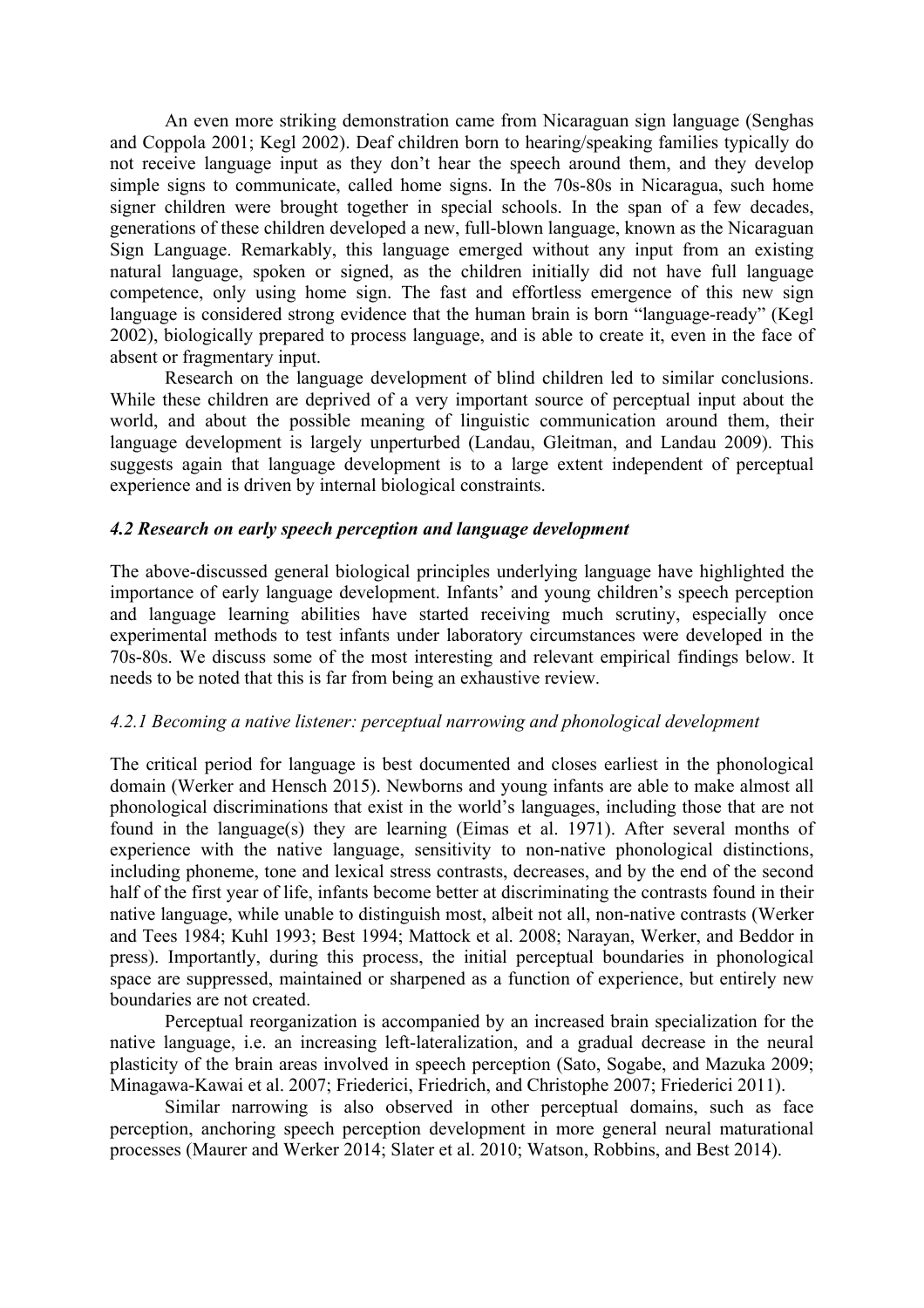#### *4.2.2 Children go beyond the input in their production: evidence for abstract structural representations*

The hypothesis of an innate universal grammar predicts that children should have abstract grammatical representations, which help them learn grammar. Considerable empirical evidence has accumulated suggesting that young children are indeed able to go beyond imitating the input they receive and organize their linguistic knowledge into structuresensitive, abstract rules from their earliest productions.

One classical demonstration comes from an experimental paradigm known as the *wug*test (Berko 1958). Preschool children were shown picture cards in which a cartoon-like animal or an action performed by a person was named using a nonsense word, obeying English phonotactic regularities. The children were then prompted to generate the plural or the past tense of the nonsense "nouns" and "verbs" (e.g. *This is a wug. Now there is another one. […] There are two \_.*) Children successfully created the expected forms (*wugs*) despite the fact that these were nonsense words, which they never heard before. This confirms that young children have a representation of morphological rules that is sufficiently abstract to allow generalization to a new item.

Similar results were obtained for the existence of structure-sensitive rules in syntax (Stephen Crain and Nakayama 1987). Preschoolers, who were familiar with the formation of yes/no questions by subject/auxiliary inversion in English (*The man is tall.* -> *Is the man \_ tall?*), were given a sentence elicitation task in which they had to form yes/no question from complex sentences with a subject relative (*The man who is tall is in the other room.*), a construction they do not yet produce and which occurs infrequently in the input. There are infinitely many possible generalizations that are compatible with the simple yes/no question (e.g. front the leftmost auxiliary, front the main clause auxiliary etc.). However, young children seem to only entertain the structure-sensitive (and correct) one (front the main clause auxiliary: *Is the man who is in the other room \_ tall?*), not the others, as they do not make mistakes of the type *Is the man who \_ in the other room is tall*.

While even very young infants readily generalize beyond the input, their early production is not error-free. Interestingly, many of the errors they make also provide evidence for the application of abstract rules: children often overgeneralize. Forms such as \**goed* (instead of *went*) are not uncommon. Since these forms are not produced by adults, and are thus absent form the input, they provide clear evidence for the existence of abstract rules in children's early grammars. Young children's multiword speech thus provides evidence for abstract representations in production from the toddler years onwards. Can we find even earlier evidence? Since there is no considerable production before this age, we need to turn to perception and consider whether infants' speech perception and language learning abilities provide any cues. The artificial grammar learning paradigm was adapted to infants with this purpose.

#### *4.2.3 Artificial grammars: a central paradigm*

Originally created to study implicit sequence learning (Reber 1967, 1969), the artificial grammar learning paradigm was adapted to investigate language learning in adults and infants. In this paradigm, a set of rules are defined over a vocabulary of typically nonsense (or a mix of nonsense and existent) words. Learners are exposed to grammatical strings generated by (some of) the rules of the artificial grammar, and are tested on the learned strings, new grammatical strings (generalization) and/or new ungrammatical strings. This paradigm allows researchers to have more control over the stimulus material than if they used stimuli from a natural language, and they can, to a large extent, reduce the effects of experience. This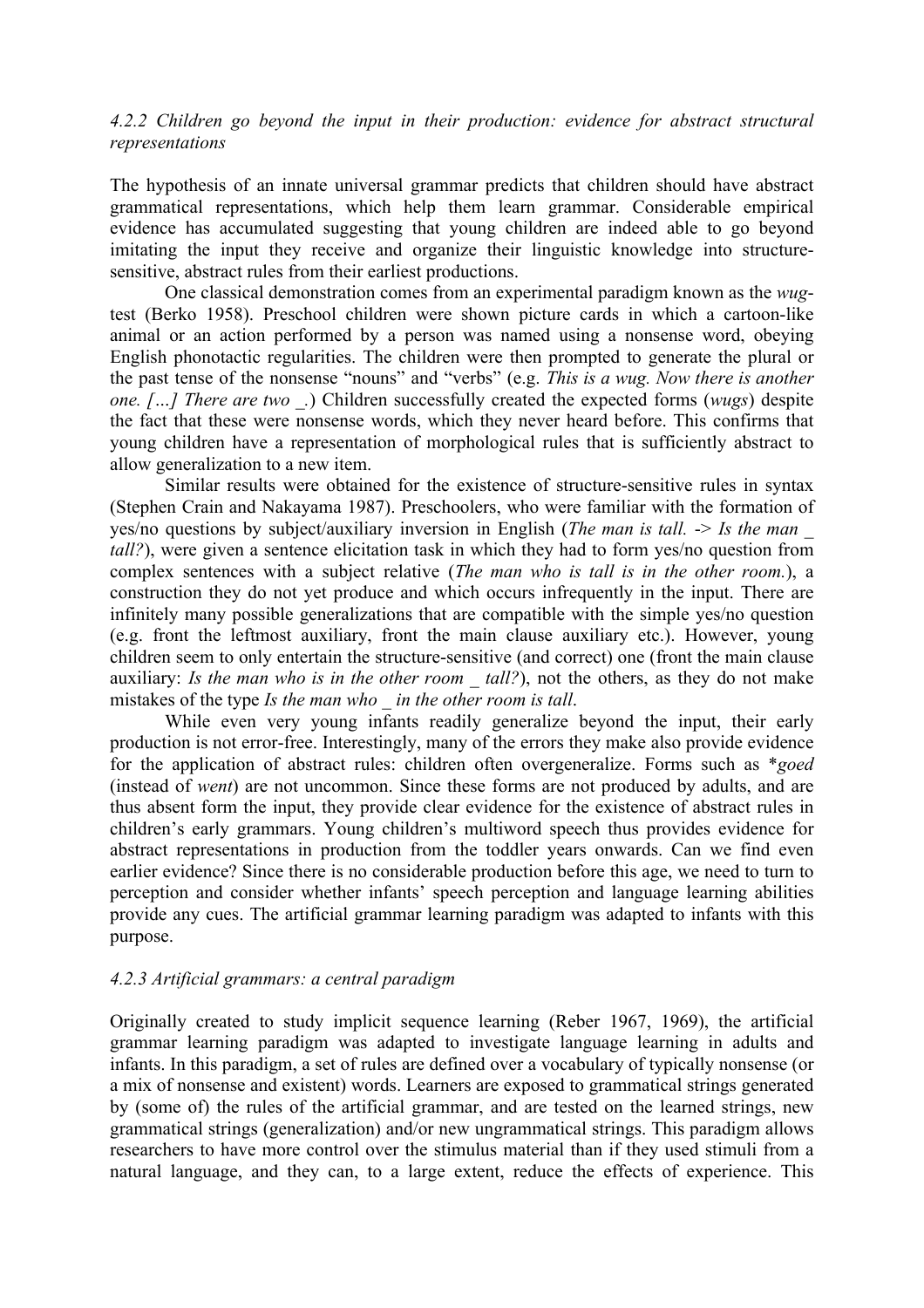paradigm is thus suitable to emulate language acquisition in adult learners and it is also attractive to investigate early language acquisition, because the stimulus material can be simplified to make up for infants' attentional and memory limitations.

This paradigm has been widely used (for reveiws, see Gomez and Gerken 2000; Gervain, de la Cruz Pavia, and Gerken in press) to study statistical learning, lexical acquisition, as well as the acquisition of morphological, syntactic and semantic regularities in infants and young children (e.g. Saffran, Aslin, and Newport 1996; Marcus et al. 1999; Dawson and Gerken 2009; Gomez and Gerken 1999; Marchetto and Bonatti 2015).

A seminal artificial grammar learning study (Marcus et al. 1999) aimed to show that very young infants are able to learn abstract, 'algebraic' rules, i.e. rules containing variables. The identity relation was chosen as the target rule as it is the simplest abstract relation possible. Infants were trained on a grammar generating three-word strings with two identical and one different item (ABB, AAB or ABA), and they were tested on their ability to discriminate the trained grammar from the other grammars. For instance, infants familiarized with AAB sequences were tested with new AAB sequences, i.e., sequences consistent with the grammar of familiarization, as well as on ABA sequences, inconsistent with the familiarization grammar. Infants discriminated the inconsistent sequences from the consistent ones. Importantly, infants showed discrimination for sequences made up of words that were not presented during familiarization (e.g., if familiarization items were "ba po ba", "ko ga ko", "ba ba po", "ko ko ga", test items were "wo fe fe" etc.). This way, it could be showed that infants generalize the underlying abstract rule, rather than relying on item-based information, e.g., statistics (frequency of occurrence or co-occurrence, etc.) or the specific position of a given string element.

These initial results gave rise to a large body of literature further investigating how infants process, learn and represent identity-based structures, whether this processing is specific to the language domain and to what extent it can be considered abstract (Marcus, Fernandes, and Johnson 2007; Dawson and Gerken 2009; Saffran et al. 2007; Frank et al. 2009; Johnson et al. 2009). Most importantly for our purposes, the interpretation that these simple repetition-based structures are represented as algebraic rules was questioned. It has been argued that adjacent repetitions are salient, Gestalt-like primitives, which may be detected automatically by the perceptual system without recourse to symbols or abstract representations (Endress, Nespor, & Mehler, 2009). However, even if the detection of identity/repetition is a primitive, explaining the ability to discriminate adjacent repetitions (ABB) from non-adjacent ones (ABA, as in Marcus et al., 1999) or random sequences (ABC, as in Gervain, Macagno, et al. 2008; Gervain and Werker 2012), this account cannot explain how infants discriminate between two adjacent repetition based structures, such as AAB vs. ABB, an ability observed in 7-month-olds (Marcus et al., 1999) and newborns (Gervain, Berent, & Werker, 2012). This is because discriminating AAB and ABB structures requires the combination of repetition detection with sequential ordering (initial vs. final position of the repetition).

Artificial grammar learning is thus a paradigm that has proven particularly useful in exploring the nature of infants' knowledge and representations of language structure.

#### *4.2.4 Bootstrapping approaches to the acquisition of grammar*

The above-presented empirical results probe the acquisition of specific aspects of grammar and vocabulary. But how do they scale up to explain the complex process of language acquisition. As discussed above, the P&P paradigm provides a general approach to explain language acquisition universally across all languages. However, the linking problem arises (Pinker 1984): how do infants know what cues in the input to pay attention to in order to set a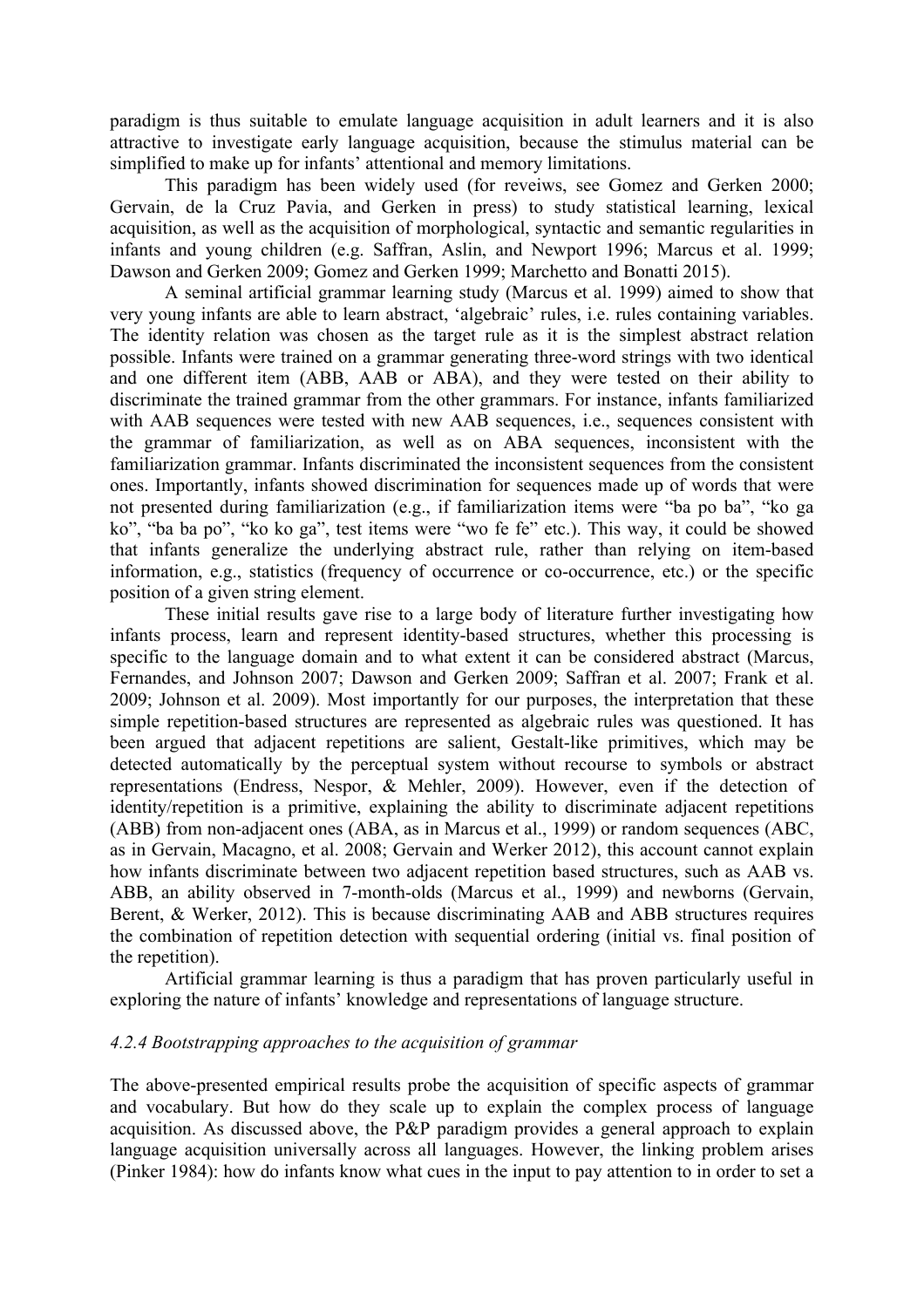given parameter? Bootstrapping mechanisms rely on the assumption that infants can organize their linguistic knowledge by analysing the perceptually available cues present in the input that, in turn, correlate with the underlying linguistic structure.

Pinker (1984) was one of the first to introduce the notion of "bootstrapping". He argued for an innate correspondence between semantics and syntax. According to his *semantic bootstrapping hypothesis*, the basic semantic notions present in our every-day life (e.g. "actions" or "concrete objects") can be linked to syntactic or lexical categories (e.g. "verbs" and "nouns"). Infants may rely on this innately specified knowledge to expect nouns to refer to objects, and verbs to refer to actions. By observing the contingency between specific words and their meanings, infants might be able to link semantic information to the syntactic structure of a sentence (*linking rules*).

Others have argued that this semantic bootstrapping is not always possible, as infants would need to be able to process sentence structure to begin with in order to be able to establish the correspondence with semantics. The *syntactic bootstrapping hypothesis*  (Gleitman, 1990) proposes that learning goes the other way: it is by observing the syntactic structure that infants may deduce knowledge of the meaning. Specifically, this procedure "deduces the word meanings from the semantically relevant syntactic structures associated with a verb in input utterances" (Gleitman, 1990, 30). For instance, a transitive verb is likely interpreted as an action performed by an agent on an object (e.g. *he sent a letter*), whereas an intransitive verb is more typically an action performed by an agent with no object involved (e.g. *she was laughing*). Using this regularity, infants may categorize a verb as transitive if it appears in the sentence with two nominal arguments, but as intransitive if only one noun phrase is present. This is a plausible learning mechanism to argue verbs, because infants learn nouns earlier than verbs. Indeed, infants' first 50-100 words mainly consist of nouns.

Importantly, infants are also sensitive to the acoustic information carried by the speech stream from very early on. It has therefore been suggested that prosodic and phonological cues contained in speech help infants extract information about grammatical structure. The central argument of the *prosodic/phonological bootstrapping hypothesis* (Gleitman & Wanner, 1982; Nespor et al., 2008; Morgan & Demuth, 1996) suggests that certain acoustic/phonological properties of speech cue structural properties of syntax. Variations in duration, intensity and pitch in the speech signal are systematically related to the prosodic hierarchy, which in turn correlates with the syntactic hierarchy of the sentence (Nespor & Vogel, 1986; Selkirk, 1984; Nespor et al., 2008). Therefore, these acoustic cues might help infants parse speech into smaller, syntactically relevant units (Morgan & Demuth, 1996; Christophe et al., 1997; Christophe et al., 2003).

One domain in which prosodic bootstrapping has been well established is the acquisition of word order. Languages of the world vary systematically in the relative order their principal syntactic components (Greenberg 1978; Dryer 1992), such as the Verb (V) and its Object (O) and more generally functors and their corresponding content words. Importantly from the point of view of language acquisition, the two possible word orders, VO/functor-initial and OV/functor-final, have different prosodic and acoustic correlates (Nespor and Vogel 1986; Nespor et al. 2008; Christophe et al. 2003; Gervain and Werker 2013). The phonological phrase in VO languages (e.g. French, English and Italian) is characterized by final prominence, marked by increased duration on the prominent item as compared to the non-prominent item (e.g. *to Ro:me*). OV languages (e.g. Turkish, Japanese and Basque), by contrast, are characterized by initial prominence, marked by increased pitch or intensity on the prominent as compared to the non-prominent element (e.g. Japanese: *^Tokyo kara* Tokyo from 'from Tokyo'). Languages with different word orders thus use different acoustic cues to mark prominence. Acoustic cues are readily available in the speech signal, and a well established auditory bias, known as the Iambic-Trochaic Law (Hayes 1995),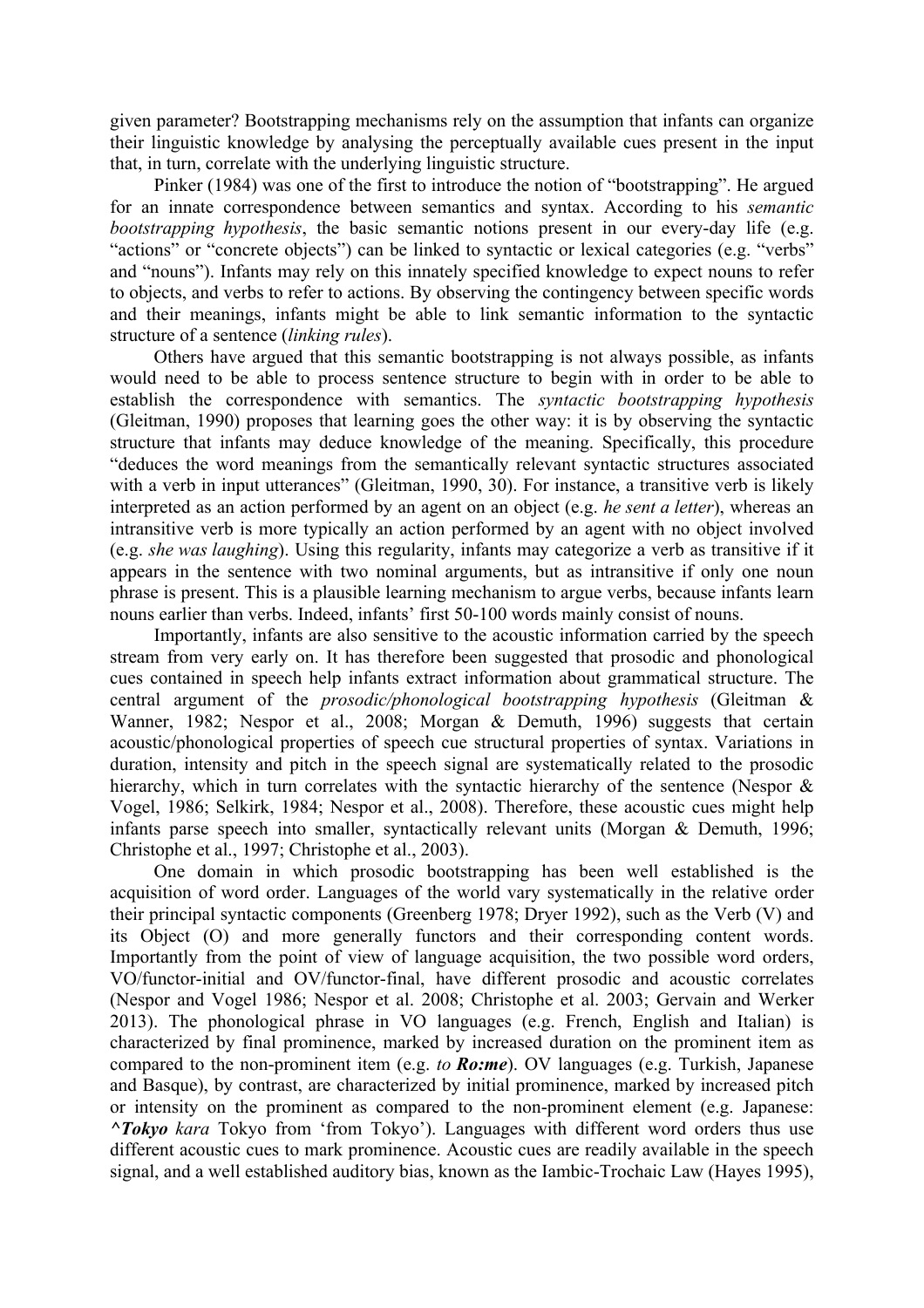suggests that sound sequences in which elements contrast in duration are naturally perceived as forming units with an iambic, prominence-final pattern, while sequences in which elements contrast in pitch or intensity are perceived trochaically, i.e. with initial prominence. This correlates perfectly with the underlying prosodic and syntactic structures, and thus offers infants a readily available, perceptual, language-independent cue to word order, one of the most basic properties of grammar. Experimental evidence has indeed demonstrated that infants readily rely on this acoustic/prosodic cue. Newborn infants show a preference for the acoustic pattern (iambic for durational contrasts and trochaic for pitch/intensity contrasts) found in the language(s) heard prenatally (Abboub, Nazzi, and Gervain 2016) and they are also sensitive to the phonological differences between functors and content words (Shi, Werker, and Morgan 1999). Infants between 6 and 12 weeks of age are able to distinguish between the prosodic patterns of sentences in French, a VO language, and Turkish, an OV language, on the basis of these acoustic differences alone, i.e. even when sentences are delexicalized by replacing all vowels with a schwa and all consonants with a pre-defined member of their respective manner of articulation category. Furthermore, 8-month-old OV-VO bilinguals can use these acoustic cues to guide their choice of word order in an artificial grammar task (Gervain and Werker 2013).

Another well-established cue that can be used in combination with phrasal prosody to learn word order is word frequency, because prosodic and word frequency information are aligned at the phrasal level. In VO languages, prosodic prominence falls on the final constituent of the phrase, which is typically a content word, whereas its functors, which precede it, are non-prominent. In OV languages, prominence also falls on the content word, but in these languages content words tend to be phrase-initial. The *frequency-based bootstrapping hypothesis* (Gervain, Nespor, et al. 2008; Bernard and Gervain 2012) relies on the language universal division between functors and content words (Chomsky 1995; Fukui 1986; Abney 1987). The two lexical classes differ in their frequency of occurrence. Individual functors have a much higher frequency of occurrence than individual content words (Cutler and Carter 1987; Kucera and Francis 1967; Gervain, Nespor, et al. 2008)*.* Sensitivity to this difference in word frequency distribution is detectable pre-lexically. Eight-month-olds exposed to languages with opposite word orders, e.g. functor-initial Italian and functor-final Japanese, showed opposite preferences for word order in an artificial grammar task. Italian infants preferred sequences starting with a frequent word, while Japanese infants preferred sequences starting with an infrequent word, mirroring the word orders of these two languages (Gervain et al., 2008).

Not only*,* word frequency is also used as a cue to establish the lexical categories of function and content words. Content words come in open classes (e.g. *iPad, Brexit* etc.), whereas functors constitute closed classes, into which no new items can be added without a major language change. At 8 months, infants treat frequent words as belonging to closed classes, accepting no replacement for the frequent words in an artificial grammar, whereas they process infrequent words as belonging to open classes readily accepting substitutions with new items (Marino, Bernard, and Gervain under review). As a confirmation, 17-monthold infants expect infrequent, but not frequent words to have semantic content, serving as possible labels for objects (Hochmann, Endress, and Mehler 2010). This further strengthens the claim that frequency acts as a cue to true lexical categories. Interestingly, non-linguistic animals (rats) are also sensitive to frequency information in a similar artificial grammar paradigm, but do not encode the relative position of frequent and infrequent words (Toro, Nespor, and Gervain 2016).

The prosodic and frequency-based bootstrapping hypotheses are particularly attractive, because they provide perceptually based mechanisms to explain how infants might start breaking into their native grammar(s) very early, before and thus independently of the lexicon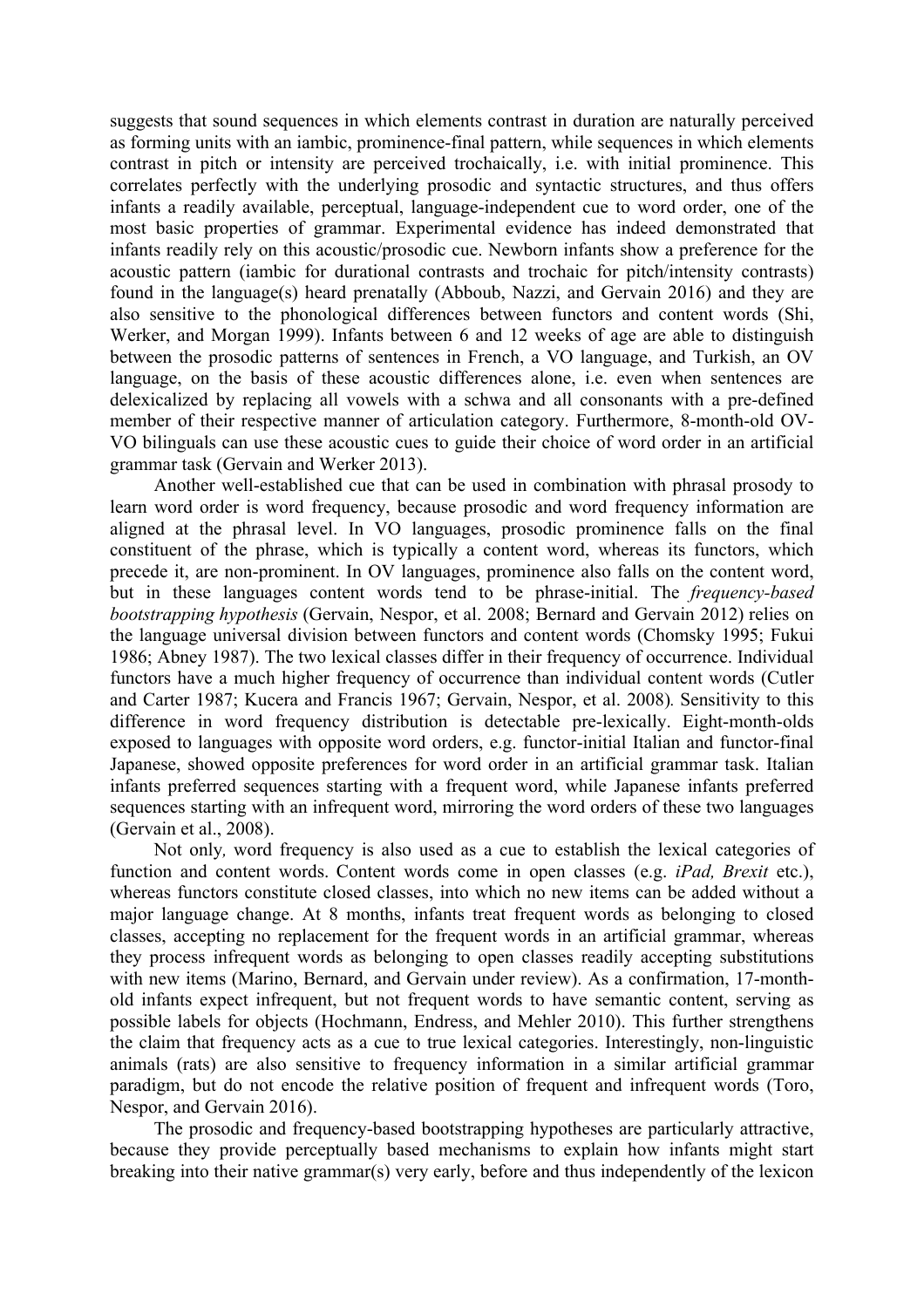and implies the existence of a rudimentary representation of word order as early as 8 months of age.

In sum, a substantial amount of empirical evidence has gathered suggesting that young infants, even newborns, exhibit more sophisticated speech perception and language learning abilities, as well as more knowledge about the specific properties of their native language than behaviorist approaches prior to the cognitive turn would have predicted. Specific mechanisms have been proposed

#### *4.3 Comparative research*

The evolution of language has received considerable attention (e.g. Bickerton 2016; Pinker and Bloom 1990; Hauser, Chomsky, and Fitch 2002; Christiansen and Kirby 2003), especially since the biological nature of language came to the forefront. Historical evidence in this domain is scare. In the last 15-20 years, however, cross-species research directly comparing humans' and animals' performance in language learning tasks has provided invaluable insight into the abilities we share with non-human animals, and those that are unique to humans, possibly to human language. This has been particularly productive in the artificial grammar learning and neuroimaging domains, in which adults, infants and animals can easily be compared, as no prior linguistic knowledge is necessary to complete the experimental tasks. In a seminal, but much debated paper, Hauser, Chomsky and Fitch (Hauser, Chomsky, and Fitch 2002) suggested that the only unique human evolutionary step towards language is the emergence of the combinatorial operation ('merge' in the sense of Chomsky 1995), underlying humans' ability to entertain hierarchically embedded, recursive representations, unavailable to non-human animals. They backed this claim up with comparative artificial grammar learning data from monkeys and humans (Fitch and Hauser 2004). Several subsequent publications suggested that some animal species, e.g. songbirds, are able to learn centrally embedded, recursive structures, similarly to humans (Gentner et al. 2006), while others argued that in the original tasks, even humans didn't necessarily learn such complex structures (Hochmann, Azadpour, and Mehler 2008). A large amount of recent work (for a recent summary, see the special issue Petkov and Marslen-Wilson 2018) has used the same artificial grammar learning paradigms as those used with infants to test whether animals are able to extract identity-/repetition-based regularities (in primates: Rey et al. 2018; in song birds: Chen, van Rossum, and ten Cate 2015), non-adjacent dependencies (in primates: Malassis, Rey, and Fagot 2018; Ravignani et al. 2013; Wilson et al. 2013) or prosodic patterns (in rats: de la Mora, Nespor, and Toro 2012; in song birds: Spierings, Hubert, and ten Cate 2017). The debate is still open as to whether animals have recursive linguistic representations and about the level of the Chomsky hierarchy that best characterizes their competence.

#### *4.4 Neuroimaging studies*

In the past decades, brain imaging techniques have revolutionized our ability to explore the human brain. How the brain processes speech and language has been investigated in thousands of electroencephalography (EEG), magnetoencephalography (MEG), functional magnetic resonance imaging (fMRI), near-infrared spectroscopy (NIRS) and positron emission tomography (PET) studies from birth to adulthood. The brain network responsible for language processing is now quite well described in adults (e.g. Friederici 2011; Poeppel 2014; Kutas and VanPetten 1988; Bastiaansen and Hagoort 2006) and its origins are starting to be understood in infants (Dehaene-Lambertz, Dehaene, and Hertz-Pannier 2002; Dehaene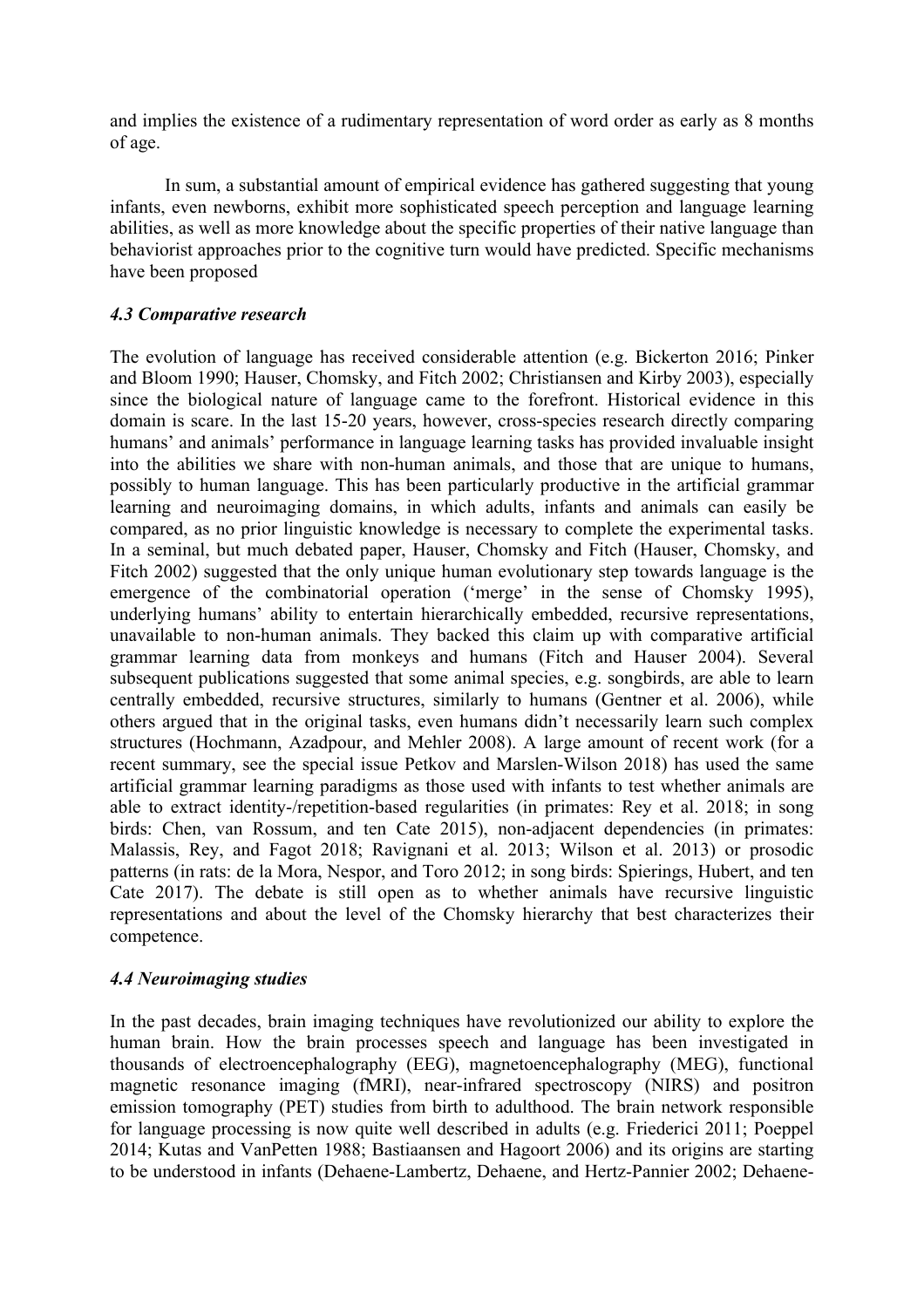Lambertz et al. 2008; Gervain et al. 2011; Friederici, Friedrich, and Christophe 2007; Pena et al. 2003).

While this technological development and knowledge of brain function and anatomy it brought about are independent of the generative tradition, the relevance and interpretation of brain imaging data for language sciences have definitively been influenced by the biological stance of the generative enterprise. If language is an "organ", brain imaging should allow us to investigate it. Indeed, certain imaging studies were directly inspired by linguistic theory and explicitly set out to find evidence for the neural mechanisms encoding formal linguistic operations, such as merge or move, and possible vs. impossible linguistic rules (Friederici et al. 2003; Friederici and Frisch 2000; Musso et al. 2003). Thus, Musso and colleagues have shown increased activation in Broca's area when German-speakers syntactic rules of Japanese or Italian, but no activation when the same Japanese or Italian words were used in rules that are not allowed by UG, such as counting rules. Importantly for the issue of language development, evidence has been found that the infant language network is already similar to the mature, adult network. In particular, both the temporal, auditory areas and the frontal regions, responsible for higher order structural or sequential processing, are operational from birth (Dehaene-Lambertz, Dehaene, and Hertz-Pannier 2002; Pena et al. 2003; Gervain, Macagno, et al. 2008). While many brain imaging studies were unable to identify the neural correlates of different syntactic constructions as posited by generative grammar, and even provided evidence against generativist assumptions (Pulvermüller 1999; van Turennout, Hagoort, and Brown 1998; Bastiaansen, Magyari, and Hagoort 2010), the generativist quest for evidence in favor of the mental and biological reality of these theoretical constructs bolstered the idea that neuroimaging can directly inform language theory, and not just investigations of brain function, anatomy or pathology.

#### **5 The most recent perspective: integrative models**

As summarized above, the nativist-empiricist (or 'nature-nurture') debate dominated much of the second half on the  $20<sup>th</sup>$  century as competing paradigms in explaining the language faculty. As a result, we now have a much better empirical understanding about how the human mind and brain process and learn language. Very early language acquisition has played a pivotal role in these debates, and much has been learned about how babies break into language. Interestingly, the influence was reciprocal. Generative theory also changed as a result of empirical evidence, as reviewed in Chomsky (2007). Specifically, research on language acquisition, and in particular, the problem of learnability has given a strong push towards simpler syntactic formalism, which Chomsky's *Minimalist Program* (N. Chomsky 1995) made explicit.

These empirical observations, as well as recent advances in brain imaging, genetics and epigenetics (Werker and Hensch 2015; Lewkowicz 2000), have led to new theoretical questions and a more integrated view of innate and learned abilities, rendering the strict nature-nurture dichotomy obsolete.

The last decades of biological research have in fact proposed a new model of how gene expression is regulated by inherent biological factors, but also by experience. It has been proposed that DNA expression can be modified during the entire life span of an individual through experience and environmental factors. This up- or downregulation of DNA expression is transmissible (e.g. during genome imprinting or embryonic stage), thus these epigenetic re-arrangements change gene expression without changing the DNA sequences (Roth & Sweatt, 2009). Epigenetics studies these flexible re-arrangements of our genome.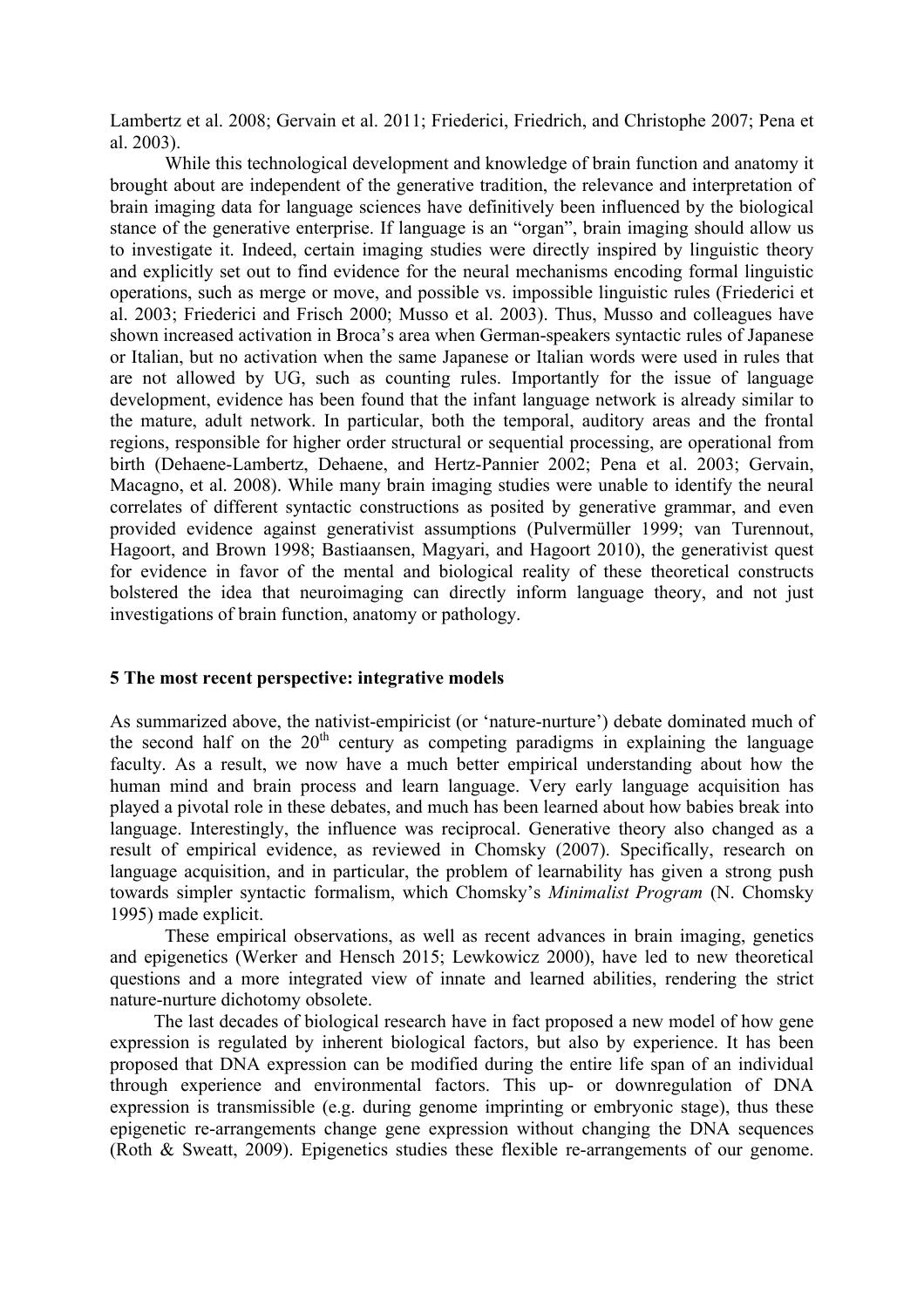The human genome is no longer considered exclusively as a "committed" blueprint, but rather as a "potentiality".

Epigenetic modulations of gene activity may be induced by environmental factors such as as diet, stress, exposure to certain chemical substances and specific behavioural stimulations, e.g. extensive practice, sensory deprivation etc. (e.g. Franklin & Mansuy, 2009; Gräff & Mansuy, 2008; Jirtle & Skinner, 2007; Liu, Van Groen, Kadish, & Tollefsbol, 2009; Roth & Sweatt, 2009; Zhang & Meaney, 2010). These modulations have most often been studied in animals. One study has shown, for instance, that better quality infant-caregiver interaction (e.g. more time spent nursing) produces epigenetic modification that impact the stability of gene expression in the central nervous system, thereby modifying behaviour. (Roth & Sweatt, 2009).

In this perspective, dynamic and complex interactions take place between the environment and the genome (Waddington, 1942). These interactions trigger epigenetic modulations as a response to the experience, forming epigenetic "memories" of the external world. Since the earliest stages of the development, environmental feedback is necessary to develop optimal functioning. Behavioural outcomes are thus often mediated by the long-term influence of these experiences.

This framework puts to notions of *critical* or *sensitive periods* and brain plasticity into a new perspective (Werker & Hensch 2015). Different aspects of language acquisition have different temporal windows of opportunity. The critical periods of phonetic, lexical and syntactic learning are different (Kuhl, 2010). This series of sensitive periods for language creates a cascading dynamics for language development, where each ontogenetic accomplishment support and interacts with the subsequent ones. This epigenetic cascade "can be altered by sensory deprivation, pharmacological exposure and linguistic experience" (Werker and Hensch, 2015, p.187). For instance, under specific circumstances such as deafness or exposure to drug like serotonin reuptake inhibitors (SRI), the opening and closing of the critical period is shifted (Weikum et al. 2012). In congenitally deaf people, measures of acoustic discrimination indicate that plasticity stays in place for a longer period than in normally hearing people (Faulkner & Pisoni 2013; Kral & Sharma 2012). Also, untreated maternal depression delays the closure of the sensitive period, while exposure to SRI (in infants whose mothers are depressed, but medicated), accelerates it (Weikum et al. 2012).

These advances show that both genetically endowed and environmental factors play an important role, and the most important question is to understand how they interact synergistically to enable human development.

#### **Acknowledgements**

This work was supported by the Human Frontiers Science Program Young Investigator Grant nr. RGY 0073/2014, an ERC Consolidator Grant 773202 ERC-2017-COG "BabyRhythm", the Labex EFL grant of the ANR progam "Investissements d'Avenir" (reference: ANR-10- LABX- 0083), as well as the Marie Curie ITN grant "PredictAble" to JG.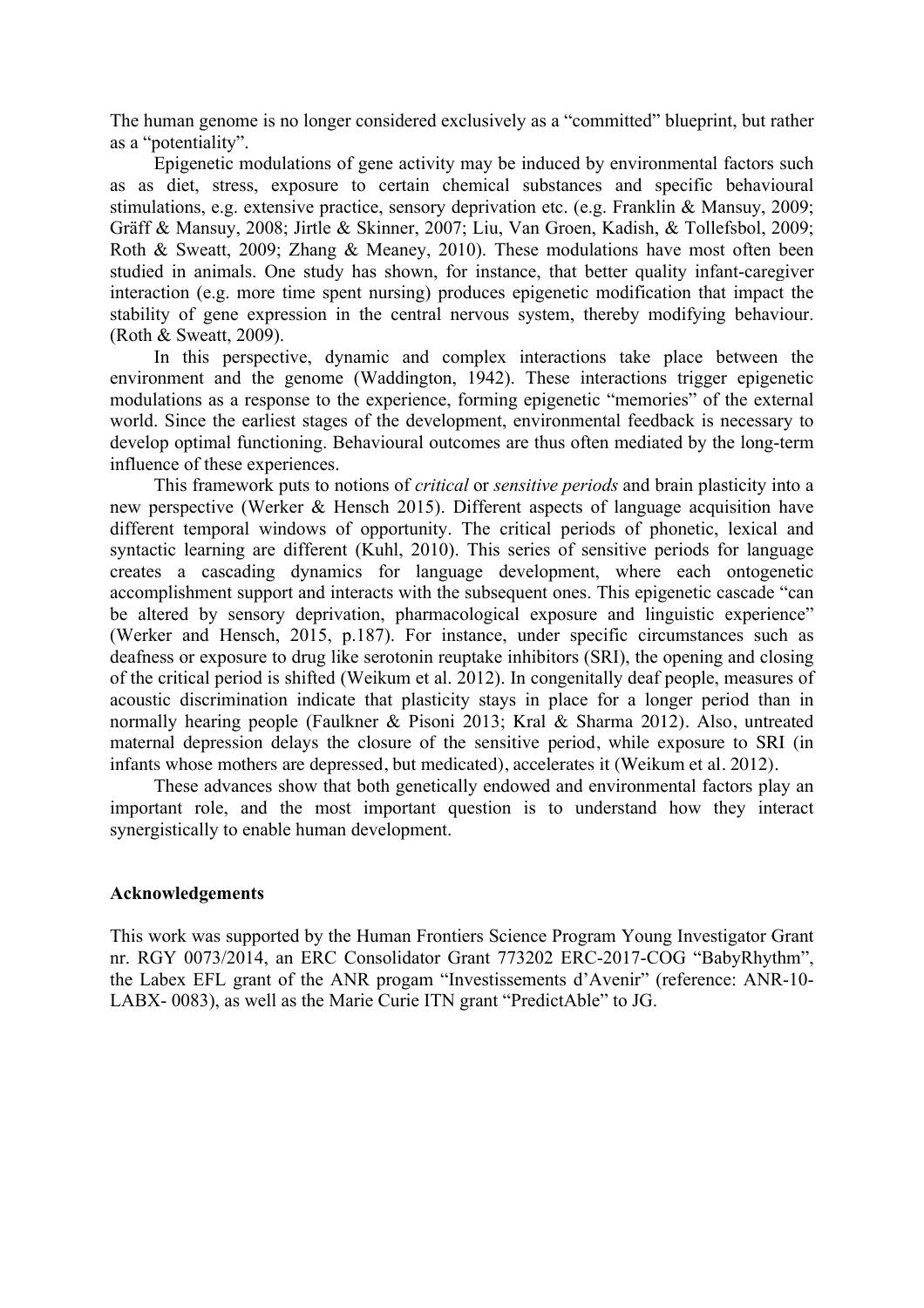#### **References**

- ABBOUB, Nawal; NAZZI, Thierry; GERVAIN, Judit 2016. Prosodic grouping at birth. *Brain and language*, 162: 46-59.
- ABNEY, Steven P. 1987. *The English noun phrase in its sentential aspect*. PhD Thesis. Massachusetts Institute of Technology.
- BASTIAANSEN, Marcel; HAGOORT, Peter 2006. Oscillatory neuronal dynamics during language comprehension. *Progress in brain research*, 159: 179-196.
- BASTIAANSEN, Marcel; MAGYARI, Lilla; HAGOORT, Peter 2010. Syntactic unification operations are reflected in oscillatory dynamics during on-line sentence comprehension. *Journal of cognitive neuroscience*, 22.7: 1333-1347.
- BERKO, Jean 1958. The child's learning of English morphology. *Word*, 14.2-3: 150-177.
- BERNARD, Carline; GERVAIN, Judit 2012. Prosodic cues to word order: what level of representation?. *Frontiers in psychology*, 3: 451.
- BEST, Catherine T. *et al.* 1994 The emergence of native-language phonological influences in infants: A perceptual assimilation model. *The development of speech perception: The transition from speech sounds to spoken words*, 167.224: 233-277.
- BICKERTON, Derek 1981. *Roots of language*. Language Science Press.
- BOAS, Franz 1982. *Race, language, and culture*. University of Chicago Press.
- BRAINE, Martin DS 1971. On two types of models of the internalization of grammars. *The ontogenesis of grammar*, 1971, 153-186.
- BYBEE, Joan; HOPPER, Paul 2001. *Frequency and the emergent of linguistic structure*. John Benjamins.
- CHEN, Jiani; VAN ROSSUM, Danielle; TEN CATE, Carel. Artificial grammar learning in zebra finches and human adults: XYX versus XXY. *Animal cognition*, 2015, 18.1: 151-164.
- CHOMSKY, Noam. 1965. Aspects of the Theory of Syntax. Cambridge, MA.: MIT Press. ———. 1957. Syntactic Structures. The Hague: Mouton.
- ———. 1959. "A Review of B. F. Skinner's Verbal Behavior." Language 35 (1): 26–58.
- ———. 1981. Lectures on Government and Binding. The Pisa Lectures. Dordrecht: Foris.
- ———. 1995. The Minimalist Program. Vol. 28. Cambridge, Mass.: The MIT Press.
- ———. 2007. "Of Minds and Language." Biolinguistics 1: 9–27.
- CHRISTIANSEN, Morten H. and KIRBY, Simon (ed.) 2003. *Language evolution*. OUP Oxford.
- CHRISTOPHE, Anne, *et al.* 2003. Prosodic structure and syntactic acquisition: the case of the head‐direction parameter. *Developmental Science*, 6.2: 211-220.
- CRAIN, Stephen 1991. Language acquisition in the absence of experience. *Behavioral and Brain Sciences*, 14.4: 597-612.
- CRAIN, Stephen, and MINEHARU Nakayama. 1987. "Structure Dependence in Grammar Formation." Language, 522–43.
- CURTISS, Susan, *et al.* 1974. The linguistic development of Genie. *Language, vol. 50*, 3, 528-554.
- CURTISS, Susan 1978. *Genie: A Psycholinguistic Study of a Modern-day" wild Child"*.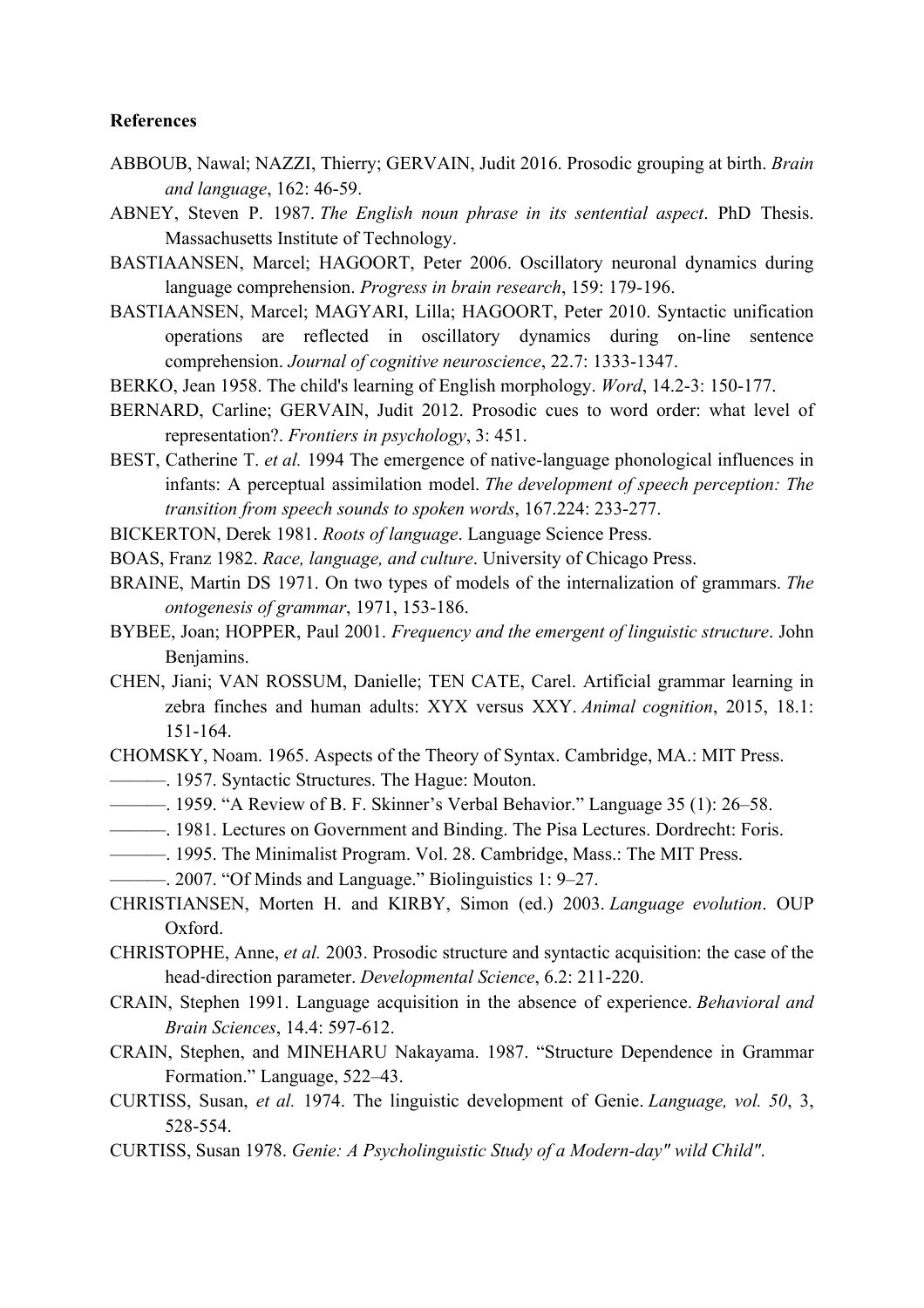- CUTLER, Anne; CARTER, David M. 1987. The predominance of strong initial syllables in the English vocabulary. *Computer Speech & Language*, 2.3-4: 133-142.
- DAWSON, Colin, and GERKEN LouAnn. 2009. "From Domain-Generality to Domain-Sensitivity: 4-Month-Olds Learn an Abstract Repetition Rule in Music That 7-Month-Olds Do Not." Cognition 111 (3): 378–82.
- DEHAENE-LAMBERTZ, Ghislaine; DEHAENE, Stanislas; HERTZ-PANNIER, Lucie 2002. Functional neuroimaging of speech perception in infants. *Science*, 298.5600: 2013- 2015.
- DEHAENE-LAMBERTZ, Ghislaine, *et al.* 2008. How does early brain organization promote language acquisition in humans?. *European Review*, 16.4: 399-411.
- DRYER, Matthew S 1992. The Greenbergian word order correlations. *Language*, 68.1: 81- 138.
- EIMAS, Peter D., *et al.* 1971. Speech perception in infants. *Science*, 171.3968: 303-306.
- ELMAN, Jeffrey L.; BATES, Elizabeth A.; JOHNSON, Mark H. 1998. *Rethinking innateness: A connectionist perspective on development*. MIT press.
- ENDRESS, Ansgar D.; NESPOR, Marina; MEHLER, Jacques 2009. Perceptual and memory constraints on language acquisition. *Trends in cognitive sciences*, 13.8: 348-353.
- FAULKNER, Kathleen F.; PISONI, David B. 2013. Some observations about cochlear implants: Challenges and future directions. *Neuroscience Discovery*, 1.1: 9.
- FITCH, W. Tecumseh; HAUSER, Marc D. 2004. Computational constraints on syntactic processing in a nonhuman primate. *Science*, 303.5656: 377-380.
- FRANK, Michael C., *et al.* 2009. Information from multiple modalities helps 5-month-olds learn abstract rules. *Developmental science*, 12.4: 504-509.
- FRANKLIN, Tamara B.; MANSUY, Isabelle M. 2010. Epigenetic inheritance in mammals: evidence for the impact of adverse environmental effects. *Neurobiology of disease*, 39.1: 61-65.
- FRIEDERICI, Angela D.; FRIEDRICH, Manuela; CHRISTOPHE, Anne 2007. Brain responses in 4-month-old infants are already language specific. *Current Biology*, 17.14: 1208-1211.
- FRIEDERICI, Angela D.; FRISCH, Stefan 2000. Verb argument structure processing: The role of verb-specific and argument-specific information. *Journal of Memory and language*, 43.3: 476-507.
- FRIEDERICI, Angela D., *et al.* 2003. The role of left inferior frontal and superior temporal cortex in sentence comprehension: localizing syntactic and semantic processes. *Cerebral cortex*, 13.2: 170-177.
- FRIEDERICI, Angela D. 2011. "The Brain Basis of Language Processing: From Structure to Function." Physiological Reviews 91 (4): 1357–92.
- FUKUI, Naoki 1986. *A theory of category projection and its applications*. PhD Thesis. Massachusetts Institute of Technology.
- GENTNER, Timothy Q. *et al.* 2006. Recursive syntactic pattern learning by songbirds. *Nature*, 440.7088: 1204.
- GERVAIN, Judit; BERENT, Iris; WERKER, Janet F. 2012. Binding at birth: The newborn brain detects identity relations and sequential position in speech. *Journal of Cognitive Neuroscience*, 24.3: 564-574.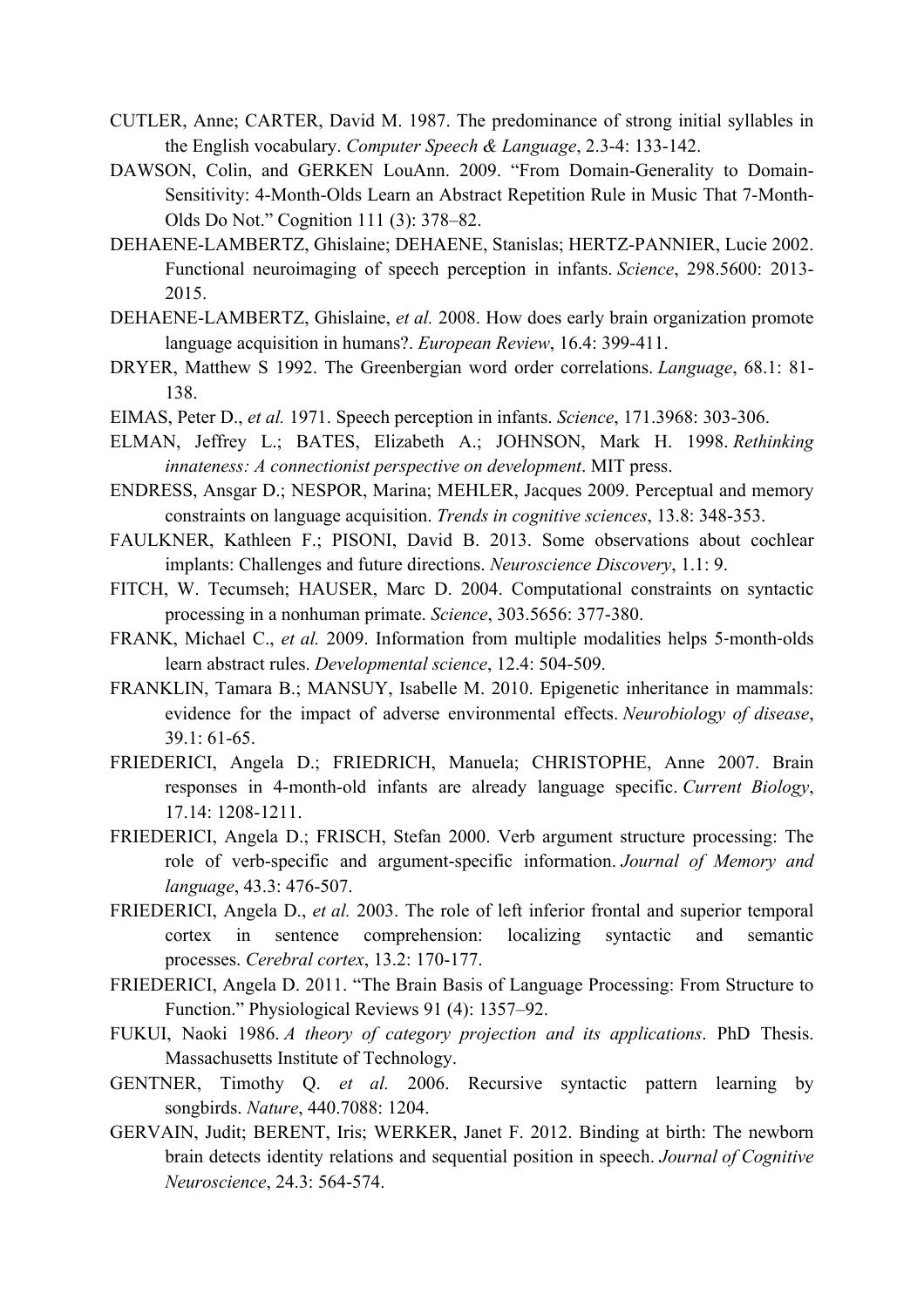- GERVAIN, Judit*, et al.* 2008. The neonate brain detects speech structure. *Proceedings of the National Academy of Sciences*, 105.37: 14222-14227.
- GERVAIN, Judit, *et al.* 2011. Near-infrared spectroscopy: a report from the McDonnell infant methodology consortium. *Developmental cognitive neuroscience*, 1.1: 22-46.
- GERVAIN, Judit, *et al.* 2008. "Bootstrapping Word Order in Prelexical Infants: A Japanese-Italian Cross-Linguistic Study." Cognitive Psychology 57 (1): 56–74.
- GERVAIN, Judit; DE LA CRUZ‐PAVÍA, Irene; GERKEN, LouAnn 2018. Behavioral and Imaging Studies of Infant Artificial Grammar Learning. *Topics in cognitive science*.
- GERVAIN, Judit; WERKER, Janet F. 2013. Learning non-adjacent regularities at age 0; 7. *Journal of child language*, 40.4: 860-872.
- GERVAIN, Judit, and WERKER, Janet F. 2013. "Prosody Cues Word Order in 7-Month-Old Bilingual Infants." Nature Communications 4: 1490.
- GLEITMAN, Lila R., and LANDAU Barbara. 1994. The Acquisition of the Lexicon. Cambridge, Mass.: MIT Press.
- GOMEZ, Rebecca L.; GERKEN, LouAnn 1999. Artificial grammar learning by 1-year-olds leads to specific and abstract knowledge. *Cognition*, 70.2: 109-135.
- ———. 2000. "Infant Artificial Language Learning and Language Acquisition." Trends in Cognitive Sciences 4 (5): 178–86.
- GRÄFF, Johannes; MANSUY, Isabelle M. 2008. Epigenetic codes in cognition and behaviour. *Behavioural brain research*, 192.1: 70-87.
- GREENBERG, Joseph H. 1978. Universals of Human Language. Stanford University Press.
- HAUSER, Marc D.; CHOMSKY, Noam; FITCH, W. Tecumseh 2002. The faculty of language: what is it, who has it, and how did it evolve?. *science*, 298.5598: 1569- 1579.
- HAYES, Bruce. 1995. Metrical Stress Theory : Principles and Case Studies. Chicago: University of Chicago Press.
- HOCHMANN, Jean-Rémy, AZADPOUR Mahan, and MEHLER Jacques 2008. "Do Humans Really Learn AnBn Artificial Grammars from Exemplars?" Cognitive Science 32 (6): 1021–36.
- HOCHMANN, Jean-Rémy, ENDRESS Ansgar D., and MEHLER Jacques. 2010. "Word Frequency as a Cue for Identifying Function Words in Infancy." Cognition.
- JIRTLE, Randy L.; SKINNER, Michael K. 2007. Environmental epigenomics and disease susceptibility. *Nature reviews genetics*, 8.4: 253.
- JOHNSON, Jacqueline S.; NEWPORT, Elissa L. 1989. Critical period effects in second language learning: The influence of maturational state on the acquisition of English as a second language. *Cognitive psychology*, 21.1: 60-99.
- JOHNSON, Scott P., *et al.* 2009. Abstract rule learning for visual sequences in 8-and 11 month-olds. *Infancy*, 14.1: 2-18.
- KEGL, Judy 2002. "Language Emergence in a Language-Ready Brain." Directions in Sign Language Acquisition 2: 207.
- KRAL, Andrej; SHARMA, Anu 2012. Developmental neuroplasticity after cochlear implantation. *Trends in neurosciences*, 35.2: 111-122.
- KUCERA, Henry, and FRANCIS W. Nelson. 1967. Computational Analysis of Present-Day American English. Providence: Brown University Press.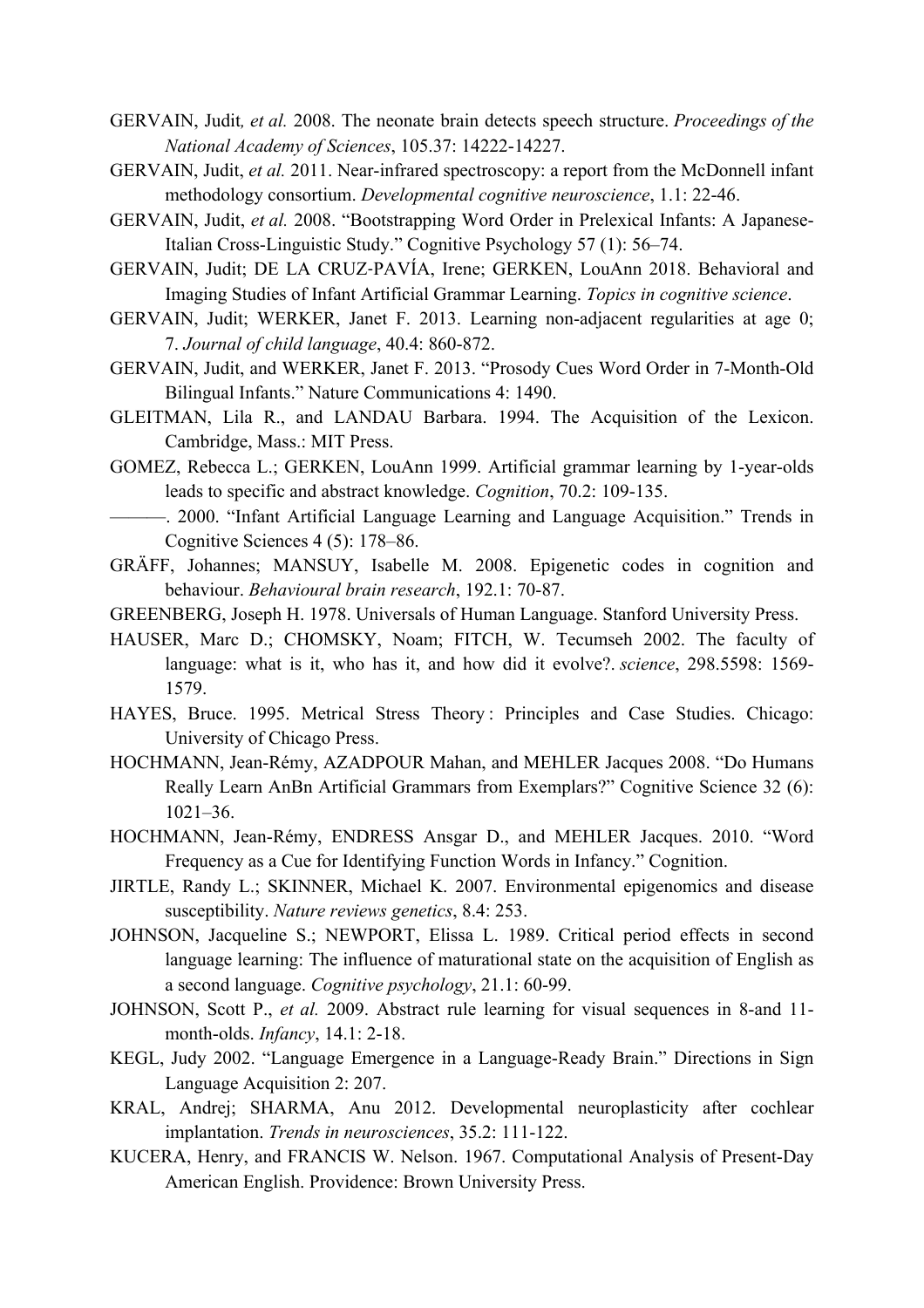KUHL, Patricia K. 1993. Innate predispositions and the effects of experience in speech perception: The native language magnet theory. In: *Developmental neurocognition: Speech and face processing in the first year of life*. Springer, Dordrecht. p. 259-274.

- 2010. Brain mechanisms in early language acquisition. Neuron, 67(5), 713-727.

- KUTAS, Martha; VAN PETTEN, Cyma 1988. Event-related brain potential studies of language. *Advances in psychophysiology*, 3: 139-187.
- LANDAU, Barbara; GLEITMAN, Lila R.; LANDAU, Barbara 2009. *Language and experience: Evidence from the blind child*. Harvard University Press.
- LANY, Jill, and SAFFRAN Jenny R. 2010. "From Statistics to Meaning: Infants' Acquisition of Lexical Categories." Psychological Science 21 (2): 284–91.
- LECUN, Yann, BENGIO Joshua, and HINTON Geoffrey. 2015. "Deep Learning." Nature 521: 436–44.
- LENNEBERG, Eric H. 1967. The Biological Foundations of Language. New York: Wiley Press.
- LEWKOWICZ, David J. 2000. "The Development of Intersensory Temporal Perception: An Epigenetic Systems/limitations View." Psychological Bulletin 126 (2): 281–308.
- LIDZ, Jeffrey; GLEITMAN, Henry; GLEITMAN, Lila 2003. Understanding how input matters: Verb learning and the footprint of universal grammar. *Cognition*, 87.3: 151- 178.
- LIU, Liang, *et al.* 2009. DNA methylation impacts on learning and memory in aging. *Neurobiology of aging*, 30.4: 549-560.
- MACWHINNEY, Brian. 2000. The CHILDES Project : Tools for Analyzing Talk. Vol. 3rd. Mahwah, NJ: Lawrence Erlbaum.
- MALASSIS, Raphaëlle; REY, Arnaud; FAGOT, Joël 2018. Non‐adjacent Dependencies Processing in Human and Non‐human Primates. *Cognitive science*, 42.5: 1677-1699.
- MARCHETTO, Erika, and BONATTI, Luca L. 2015. "Finding Words and Word Structure in Artificial Speech: The Development of Infants' Sensitivity to Morphosyntactic Regularities." Journal of Child Language 42 (4): 873–902.
- MARCUS, Gary. 2018. "Deep Learning: A Critical Appraisal." arXiv:1801.00631.
- MARCUS, Gary F. 1993. "Negative Evidence in Language Acquisition." Cognition 46 (1): 53–85.
- MARCUS, Gary F.; FERNANDES, Keith J.; JOHNSON, Scott P. 2017. Infant rule learning facilitated by speech. *Psychological science*, 18.5: 387-391.
- MARCUS, Gary F., *et al*. 1999. Rule learning by seven-month-old infants. *Science*, 283.5398: 77-80.
- MARINO, Caterina; BERNARD, Carline; and GERVAIN, Judit. under review. "Word Frequency Is a Cue to Lexical Category at 8 Months"
- MATTOCK, Karen, *et al.* 2008. The developmental course of lexical tone perception in the first year of life. *Cognition*, 106.3: 1367-1381.
- MAURER, Daphne, and WERKER Janet F. 2014. "Perceptual Narrowing during Infancy: A Comparison of Language and Faces." Developmental Psychobiology 56 (2): 154–78.
- MINAGAWA-KAWAI, Yasuyo, *et al.* 2007. Neural attunement processes in infants during the acquisition of a language-specific phonemic contrast. *Journal of Neuroscience*,  $27.2:315-321$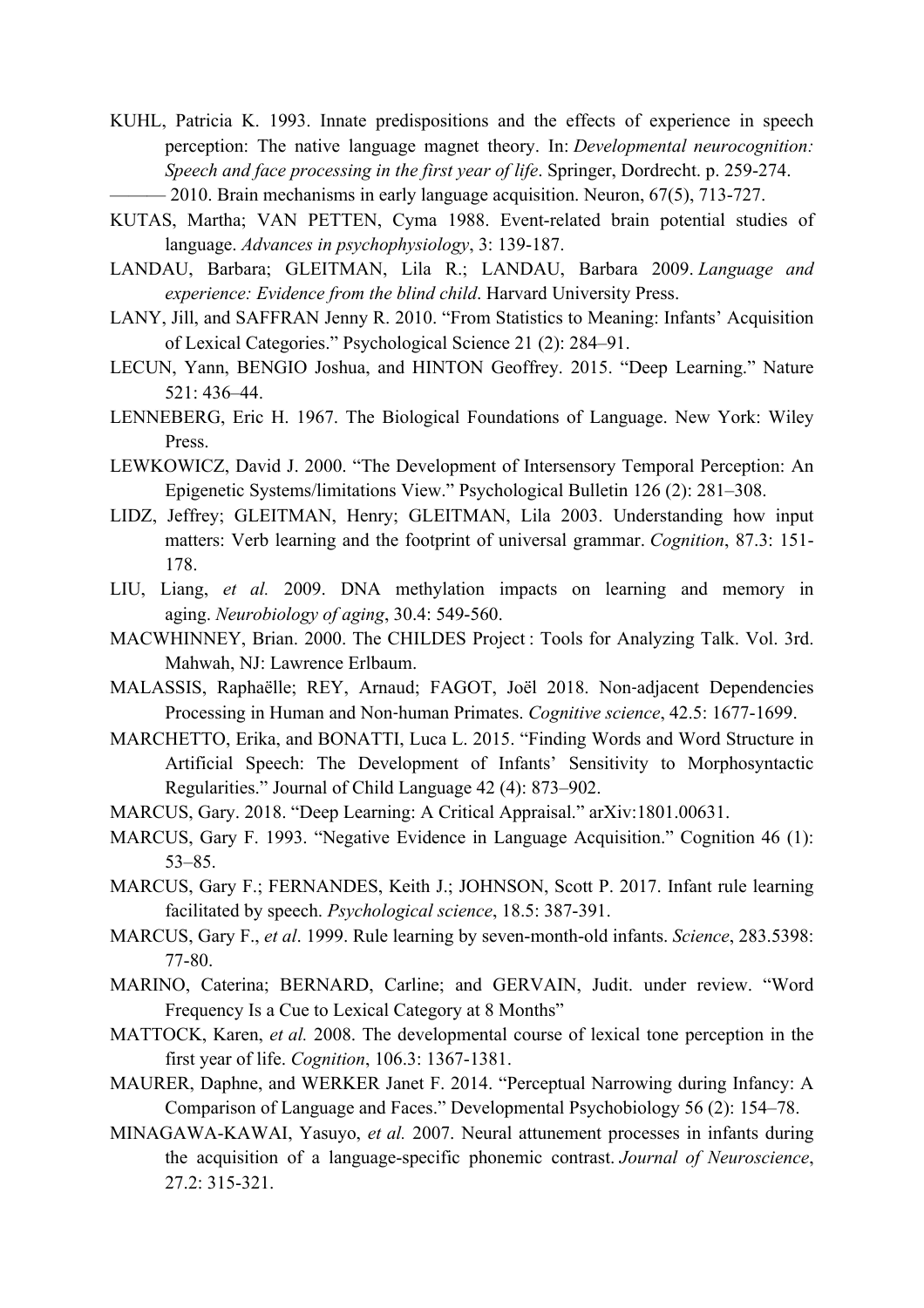- MICHEL, George F.; MOORE, Celia L. 1995. *Developmental psychobiology: An interdisciplinary science*. MIT Press.
- MORA, Daniela. M de la.; NESPOR, Marina; TORO, Juan M. 2013. Do humans and nonhuman animals share the grouping principles of the iambic–trochaic law?. *Attention, Perception, & Psychophysics*, 75.1: 92-100.
- MORGAN, James. L., and DEMUTH, Katherine 1996. Signal to Syntax: Bootstrapping from Speech to Grammar in Early Acquisition. Hillsdale, NJ, England: Lawrence Erlbaum Associates, Inc.
- MUSSO, Mariacristina, *et al*. 2003. Broca's area and the language instinct. *Nature neuroscience*, 6.7: 774.
- NARAYAN, Chandan R.; WERKER, Janet F.; BEDDOR, Patrice Speeter. in press. "Acoustic Salience Affects Speech Perception in Infancy: Evidence from Nasal Place Discrimination." Developmental Science
- NESPOR, Marina. 1990. "On the Rhythm Parameter in Phonology." In Logical Issues in Language Acquisition, 157–75. Dordrecht: Foris.
- NESPOR, Marina, and VOGEL, Irene. 1986. Prosodic Phonology. Vol. 28. Dordrecht, Holland ; Riverton, N.J., U.S.A.: Foris.
- NESPOR, Marina, *et al.* 2008. "Different Phrasal Prominence Realization in VO and OV Languages." Lingue E Linguaggio 7 (2): 1–28.
- PELUCCHI, Bruna; HAY, Jessica F.; SAFFRAN, Jenny R. 2009. Learning in reverse: Eightmonth-old infants track backward transitional probabilities. *Cognition*, 113.2: 244- 247.
- PENA, Marcela, *et al*. 2003. Sounds and silence: an optical topography study of language recognition at birth. *Proceedings of the National Academy of Sciences*, 100.20: 11702- 11705.
- PETKOV, Christopher I.; MARSLEN-WILSON, William D. 2018. Editorial overview: The evolution of language as a neurobiological system.
- PINKER, Steven; BLOOM, Paul 1990. Natural language and natural selection. *Behavioral and brain sciences*, 13.4: 707-727.
- PINKER, Steven. 1984. Language Learnability and Language Development. Vol. 7. Cambridge, Mass.: Harvard University Press.
- POEPPEL, David. 2014. "The Neuroanatomic and Neurophysiological Infrastructure for Speech and Language." Current Opinion in Neurobiology 28: 142–49.
- PULLUM, Geoffrey K., and SCHOLZ Barbara C. 2002. "Empirical Assessment of Stimulus Poverty Arguments." The Linguistic Review 19: 9–50.
- PULVERMÜLLER, Friedemann 1999. Words in the brain's language. *Behavioral and brain sciences*, 22.2: 253-279.
- RAVIGNANI, Andrea, *et al*. 2013. "Action at a Distance: Dependency Sensitivity in a New World Primate." Biology Letters 9 (6): 20130852.

REBER, Arthur S. 1967. Implicit learning of artificial grammars. *Journal of verbal learning and verbal behavior*, 6.6: 855-863.

———. 1969. "Transfer of Syntactic Structure in Synthetic Languages." Journal of Experimental Psychology 81: 115–19.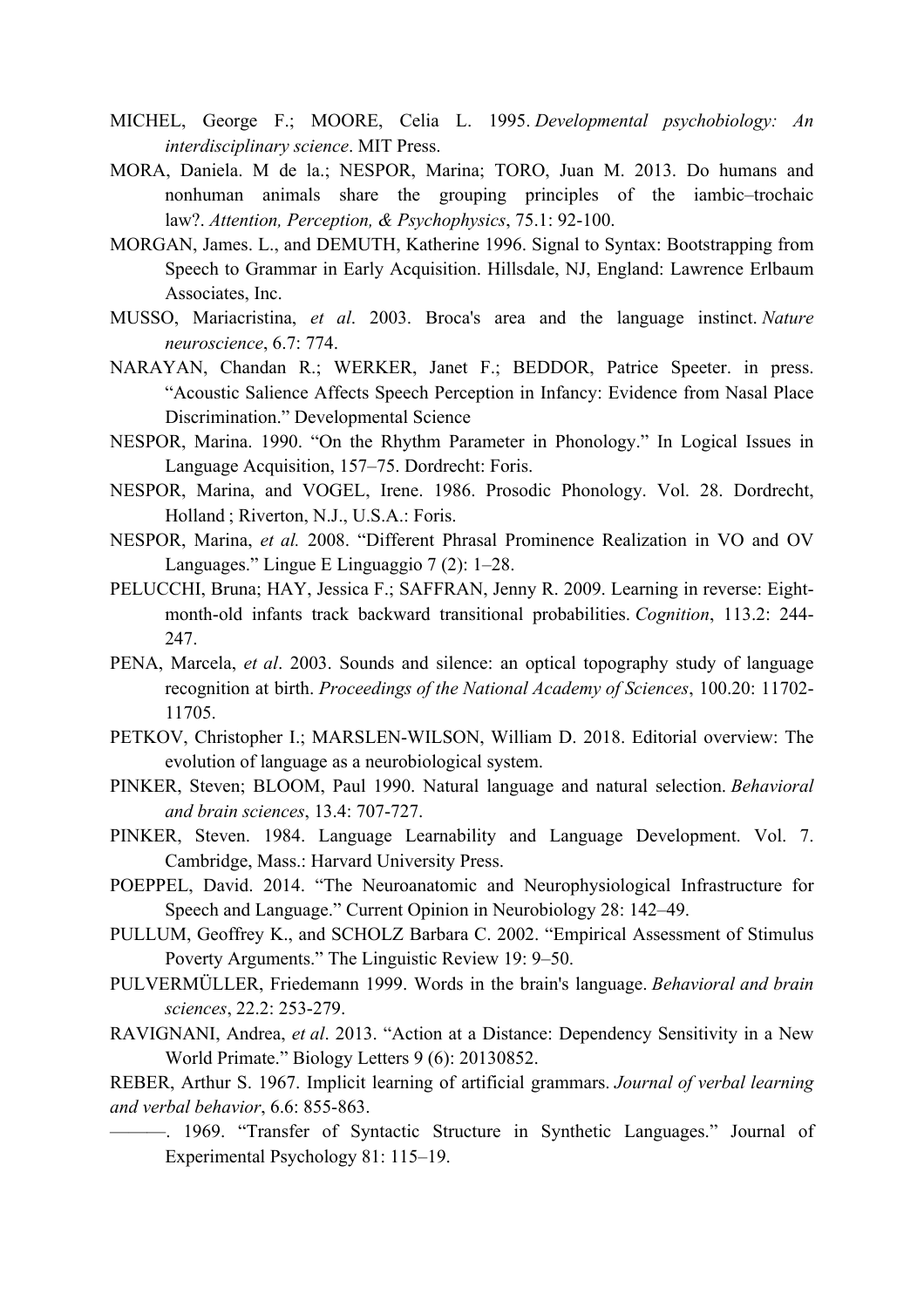- REY, Arnaud, *et al.* 2018. "Regularity Extraction Across Species: Associative Learning Mechanisms Shared by Human and Non-Human Primates." Topics in Cognitive Science.
- ROTH, Tania L.; SWEATT, J. 2009. David. Regulation of chromatin structure in memory formation. *Current opinion in neurobiology*, 19.3: 336-342.
- SAFFRAN, Jenny R.; ASLIN, Richard N.; NEWPORT, Elissa L. 1996. Statistical learning by 8-month-old infants. *Science*, 274.5294: 1926-1928.
- SAFFRAN, Jenny R. *et al.* 2007. "Dog Is a Dog Is a Dog: Infant Rule Learning Is Not Specific to Language." Cognition 105 (3): 669–80.
- SATO, Yutaka, Yuko SOGABE, Yuko and MAZUKA, Reiko. 2009. "Development of Hemispheric Specialization for Lexical Pitch-Accent in Japanese Infants." Journal of Cognitive Neuroscience. https://doi.org/10.1162/jocn.2009.21377.
- SENGHAS, Ann; COPPOLA, Marie 2001. Children creating language: How Nicaraguan Sign Language acquired a spatial grammar. *Psychological science*, 12.4: 323-328.
- SHI, Rushen; WERKER, Janet F.; MORGAN, James L. 1999. Newborn infants' sensitivity to perceptual cues to lexical and grammatical words. *Cognition*, 72.2: B11-B21.
- SKINNER, B. F. 1957 Century psychology series. *Verbal behavior. East Norwalk, CT, US: Appleton-Century-Crofts*.
- SLATER, Alan, *et al*. 2010. "The Shaping of the Face Space in Early Infancy: Becoming a Native Face Processor." Child Development Perspectives 4 (3): 205–11.
- SNOW, Catherine. 1987. "Relevance of the Notion of a Critical Period to Language Acquisition." Sensitive Periods in Development: Interdisciplinary Perspectives, 183– 209.
- SNOW, Catherine E.; HOEFNAGEL-HÖHLE, Marian 1978. The critical period for language acquisition: Evidence from second language learning. *Child development*, 1114-1128.
- SPIERINGS, Michelle; HUBERT, Jeroen; TEN CATE, Carel 2017. Selective auditory grouping by zebra finches: testing the iambic–trochaic law. *Animal cognition*, 20.4: 665-675.
- TEINONEN, Tuomas, *et al*. 2009. Statistical language learning in neonates revealed by eventrelated brain potentials. *BMC neuroscience*, 10.1: 21.
- TOMASELLO, Michael 2000. Do young children have adult syntactic competence?. *Cognition*, 74.3: 209-253.
- TORO, Juan M, NESPOR, Marina, and GERVAIN, Judit. 2016. "Frequency-Based Organization of Speech Sequences in a Nonhuman Animal." Cognition 146: 1–7.
- VAN TURENNOUT, Miranda; HAGOORT, Peter; BROWN, Colin M. 1998. Brain activity during speaking: From syntax to phonology in 40 milliseconds. *Science*, 280.5363: 572-574.
- WADDINGTON, Conrad H. 1942. Canalization of development and the inheritance of acquired characters. *Nature*, 150.3811: 563.
- WATSON, Tamara L., ROBBINS, Rachel A. and BEST, Catherine T. 2014. "Infant Perceptual Development for Faces and Spoken Words: An Integrated Approach." Developmental Psychobiology 56 (7): 1454–81.
- WERKER, Janet F, and HENSCH, Takao K . 2015. "Critical Periods in Speech Perception: New Directions." Annual Review of Psychology 66: 173–96.